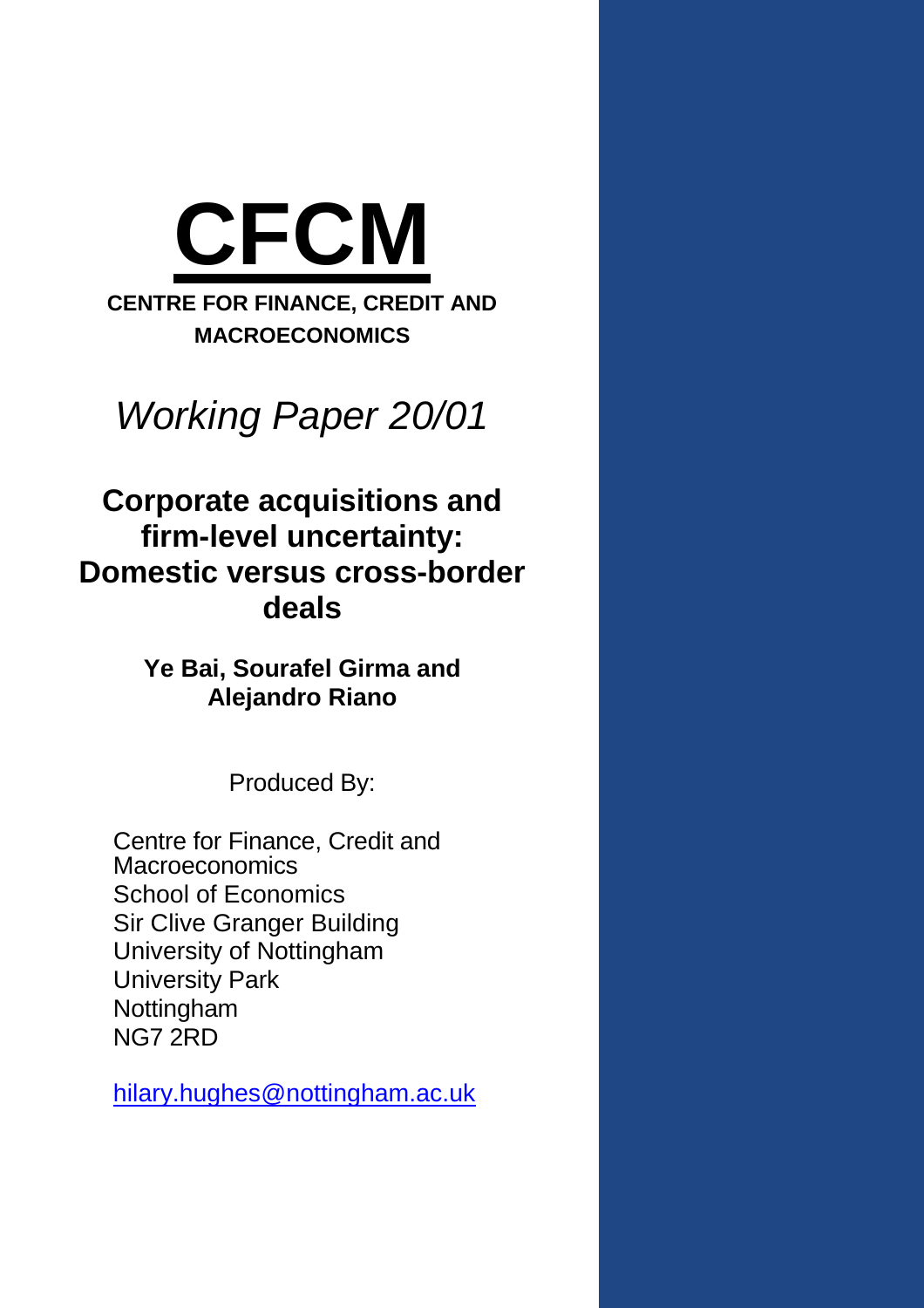## <span id="page-1-0"></span>Corporate Acquisitions and Firm-level Uncertainty: Domestic Versus Cross-Border Deals<sup>∗</sup>

Ye Bai<sup>†</sup> Sourafel Girma<sup>‡</sup> Alejandro Riaño<sup>§</sup>

January 14, 2020

#### Abstract

This paper studies the impact of corporate acquisitions—both domestic and crossborder—on the uncertainty faced by acquiring firms. We use data for UK publicly-listed firms from 2004 to 2017 and employ a matching estimator combined with difference-indifferences to control for the endogenous selection of firms into buying other companies. We find that acquisitions exert a large and persistent effect on the volatility of stock returns of acquirers and that this response is crucially determined by the geographic scope of the acquisitions firms undertake. We find that the impact of acquisitions on firm-level uncertainty is characterized by a pecking order: the announcement of a domestic takeover leads to a reduction in the uncertainty faced by the acquirer, while cross-border acquisitions—particularly those involving target firms in emerging markets—engender a positive response in acquirers' volatility. Our results suggest that acquisitions affect uncertainty because they change firms' exposure to shocks—as they expand their operation in new markets—and also because they are large and risky investments whose returns take time to materialize.

Keywords: Mergers and Acquisitions; Uncertainty; Volatility; Globalization; Stock Returns; UK.

JEL classification: G32; G34; F23; F36.

<sup>∗</sup>We thank Ron Davies and Joel Stiebale for their useful comments which have greatly improved the paper.

<sup>†</sup> International Business School Suzhou, Xi'an Jiaotong-Liverpool University. [ye.bai@xjtlu.edu.cn](mailto:ye.bai@xjtlu.edu.cn)

<sup>‡</sup>University of Nottingham, GEP and CFCM. [sourafel.girma@nottingham.ac.uk](mailto:sourafel.girma@nottingham.ac.uk)

<sup>§</sup>City, University of London, GEP, CFCM and CESifo. [alejandro.riano@city.ac.uk](mailto:alejandro.riano@city.ac.uk)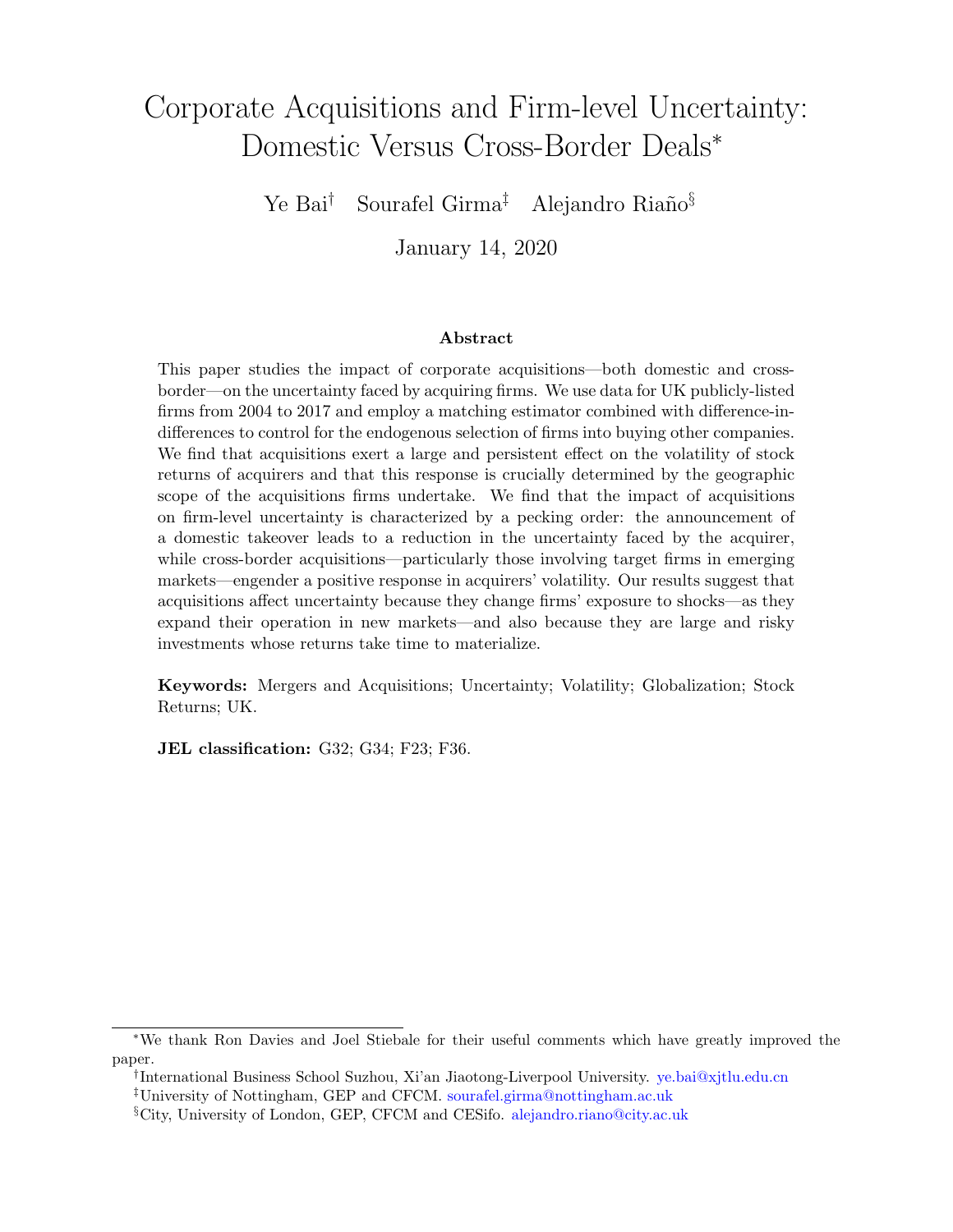## 1 Introduction

Corporate acquisitions are one of the largest investments that a company will ever undertake. They also enable firms to grow much faster than internal investment would. Both their scale and swiftness makes them a risky strategy for acquiring firms to grow. While the question of whether acquisitions create or not value for shareholders has been studied extensively (see e.g. [Jarrell et al.,](#page-26-0) [1988;](#page-26-0) [Andrade et al.,](#page-24-0) [2001;](#page-24-0) [Betton et al.,](#page-24-1) [2008,](#page-24-1) to name some of the most prominent surveys on the topic), to the best of our knowledge, the impact that acquisitions have on the uncertainty faced by acquiring firms has yet to be investigated.

In this paper we attempt to fill this gap in the literature. Using data for listed firms in the UK between 2004 and 2017, we estimate the impact that the announcement of acquisitions has on the uncertainty faced by acquiring firms. Following an extensive literature in macroeconomics and finance, we use the realized volatility of acquirers' stock returns to measure firm-level uncertainty (see e.g. [Duffee,](#page-25-0) [1995;](#page-25-0) [Leahy and Whited,](#page-26-1) [1996;](#page-26-1) [Bloom et al.,](#page-24-2) [2007;](#page-24-2) [Grullon et al.,](#page-25-1) [2012\)](#page-25-1). Stock returns capture changes in investors' perceptions about the expected future profitability of a firm and therefore their volatility offers a readily available indicator to gauge the uncertainty perceived by financial markets about firms' future prospects. Furthermore, as [Bloom et al.](#page-24-3) [\(2018\)](#page-24-3) show, the volatility of stock returns is tightly linked to shocks shaping firms' 'real' performance outcomes such as total factor productivity.

Acquisitions can affect the uncertainty that financial markets perceive about a firm announcing a takeover through several channels. As we noted above, takeovers are very large investments from the perspective of the acquirer, and while there is consensus that—on average—they create value for shareholders, there is also ample anecdotal evidence that they often fail dramatically.<sup>[1](#page-1-0)</sup> As the post-acquisition process unfolds and new information

<sup>1</sup>Firms buy other firms for a wide range of reasons. Acquirers might expect to increase their efficiency by realizing economies of scale; achieve synergies by exploiting assets owned by the target firm that are not easily replicable through internal investment; or by reallocating resources within the combined firm. They could also intend to engage in tax or regulatory arbitrage or take advantage of short-term fluctuations in asset prices that lead to the undervaluation of targets. Managers of acquiring firms could also simply be seeking to increase their own compensation and prestige. There is great uncertainty surrounding the realization of these expected benefits. [Bruner](#page-24-4) [\(2005\)](#page-24-4) offers an in-depth case-study analysis of some of the most prominent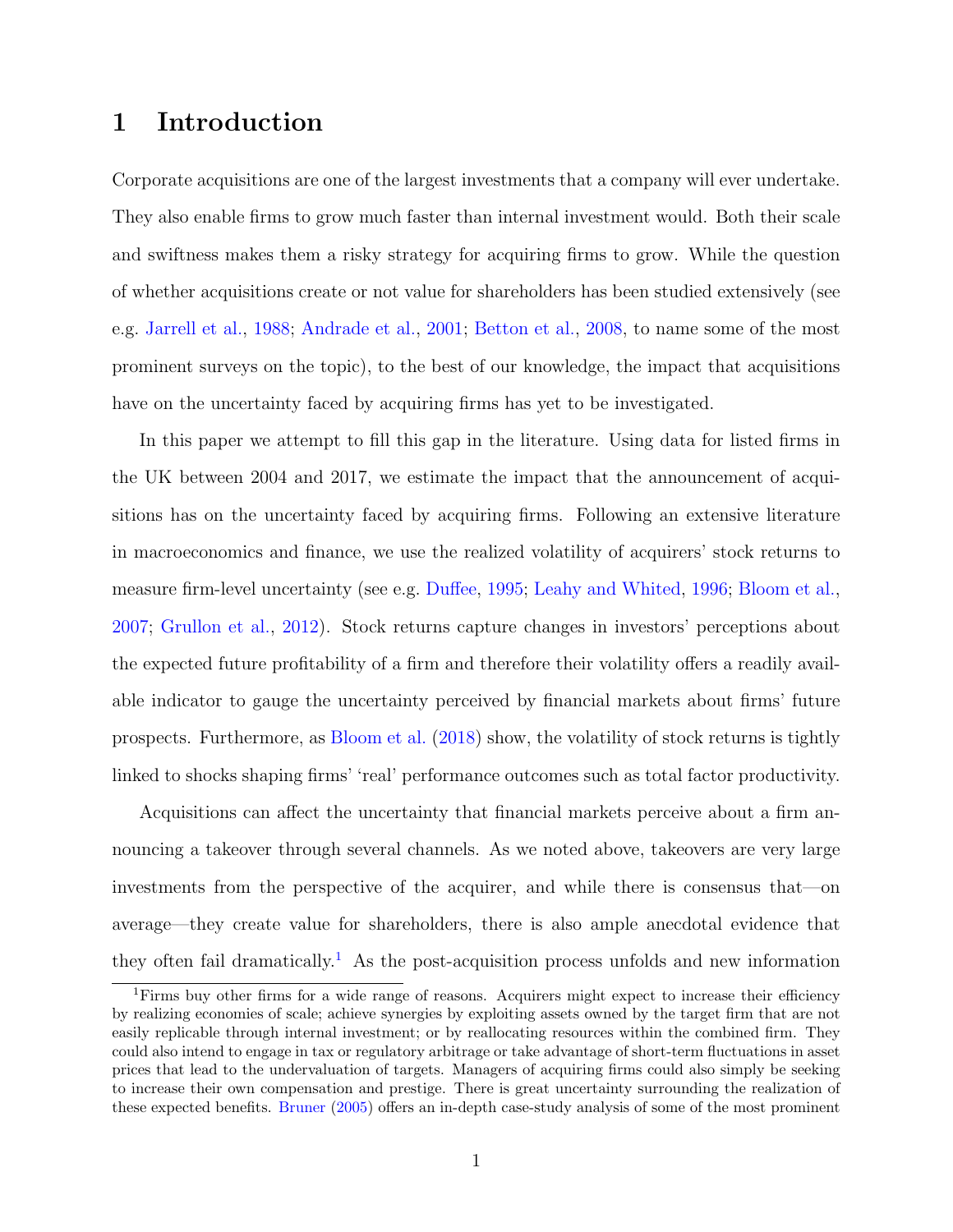becomes available regarding whether the objectives of a deal have been achieved, this should be reflected in the volatility of stock returns of acquirers. Acquisitions can also change firms' exposure to shocks in different industries and countries. To fix ideas, consider an acquirer that takes over a foreign company with the aim of reaching costumers abroad. Doing so could increase the uncertainty faced by the acquirer if the investment is largely irreversible (e.g. if the assets owned by the target have limited value to other buyers), because it would increase its willingness to bear negative shocks rather than exiting the market. Alternatively, if the acquisition facilitates the diversification of revenue streams, it would then result in a reduction in the uncertainty perceived by the buyer. Since economic theory does not provide an unequivocal indication about how acquisitions affect the uncertainty faced by acquirers and the magnitude of this effect, these are ultimately empirical questions which we tackle in this paper.

We use a matching estimator combined with difference-in-differences to control for the endogenous self-selection of firms into acquiring other firms as well as for time-invariant unobserved firm heterogeneity. More specifically, we employ a 'doubly robust' estimator which uses propensity score weighting combined with covariate adjustment to estimate the counterfactual volatility that acquirers would have experienced had they not pursued a takeover. Our identification strategy differs from the event-study methodology used most frequently in the aforementioned literature investigating the impact of acquisitions on shareholders' wealth. We calculate the realized volatility of acquirers as the standard deviation of daily stock returns within a given quarter and investigate the impact of acquisitions exert on volatility one to three quarters after a deal's announcement. We do so to take into account the the well-documented persistence of the volatility of stock returns [\(Schwert,](#page-27-0) [1989;](#page-27-0) [Andersen et al.,](#page-23-0) [2001\)](#page-23-0), and the fact that the mechanisms through which different types of acquisitions affect firm-level uncertainty are likely to take some time to realize.

Uncertainty plays a crucial role in shaping firms' real and financial decisions. For instance, acquisition failures—or "Deals from Hell" as he refers to them.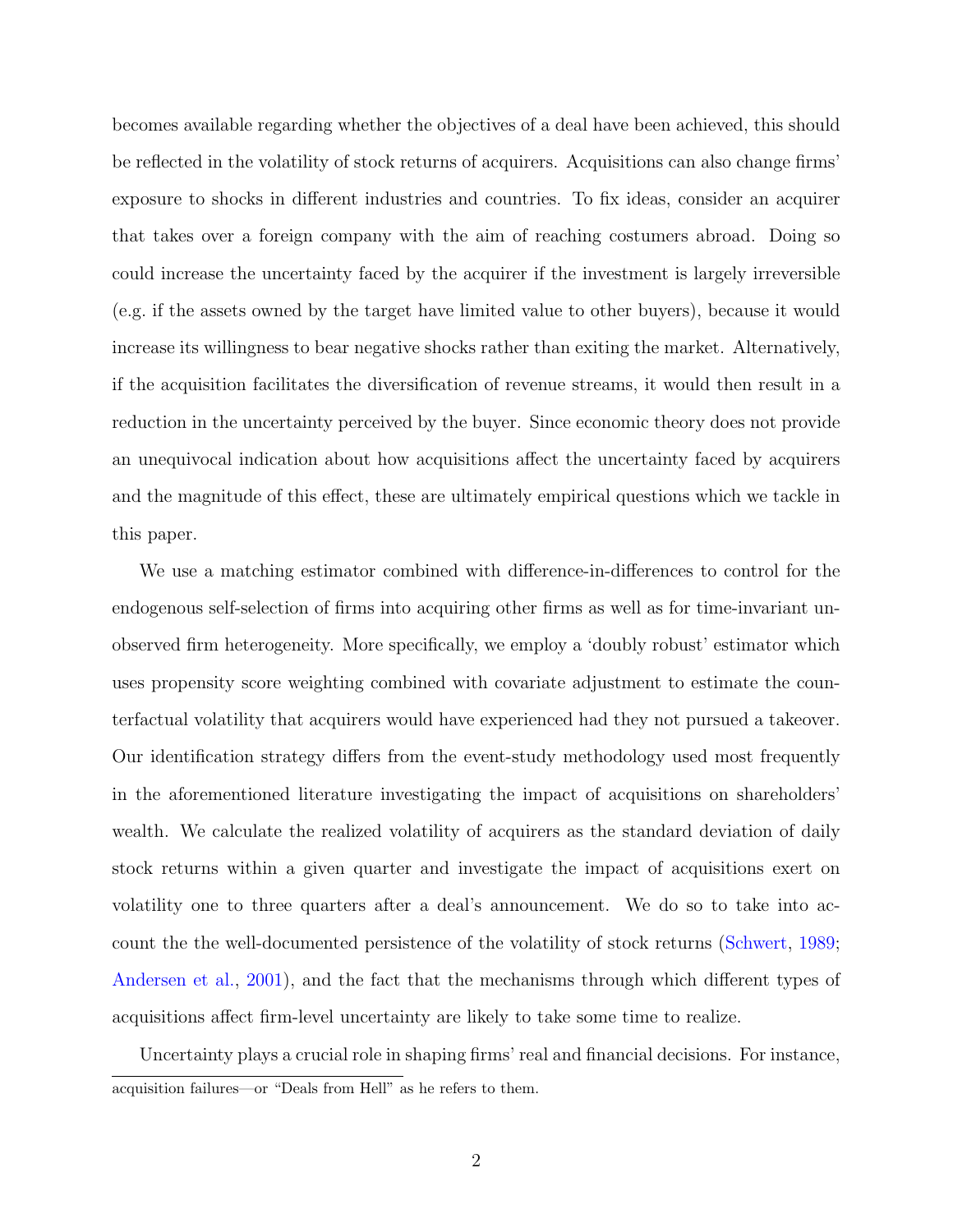investment projects often entail large sunk costs, which makes them at least partially irreversible and creates an option value of waiting. When uncertainty rises, this real option mechanism causes firms to postpone investment until conditions improve and makes them less responsive to policy stimuli (see e.g. [Leahy and Whited,](#page-26-1) [1996;](#page-26-1) [Bloom et al.,](#page-24-2) [2007;](#page-24-2) [Bloom,](#page-24-5) [2009,](#page-24-5) among others). Higher uncertainty has also been shown to increase the cost of external finance, risk premia and the likelihood of default [\(Froot et al.,](#page-25-2) [1993;](#page-25-2) [Adrian and Rosenberg,](#page-23-1) [2008;](#page-23-1) [Arellano et al.,](#page-24-6) [2019\)](#page-24-6).

Our first key result is that the internationalization margin plays a key role in determining the impact of acquisitions on the volatility of stock returns of acquirers. More precisely, we find that this relationship is characterized by a pecking order: domestic acquisitions lead to a substantial reduction in volatility while cross-border deals produce the opposite effect. Within the latter group, deals involving the takeover of target firms located in emerging markets have a large and positive impact on the volatility of the acquirer while cross-border transactions targeting firms in developed markets do not appear to affect the volatility of the acquirer.

A second novel result from our analysis is that acquisitions exert a long-lasting impact on firm-level uncertainty. This resonates with the 'capabilities view' of acquisitions, which argues that the success of an acquisition is determined by the way in which acquired capabilities are integrated into the acquiring firm in the aftermath of a deal—a difficult, uncertain, and time-consuming process [\(Haspelagh and Jemison,](#page-26-2) [1991;](#page-26-2) [Child et al.,](#page-25-3) [2001\)](#page-25-3). Our findings suggest that the complexities involved in applying and transferring capabilities to newly acquired targets are strongly influenced by whether firms extend their boundaries across borders and the level of development of the markets they expand to. This, in turn, is manifested in large and persistent differentials in the response of stock returns volatility to different types of acquisitions.

To explore the forces that give rise to the differential response of volatility to acquisitions, we investigate how these responses are affected by different characteristics of acquisition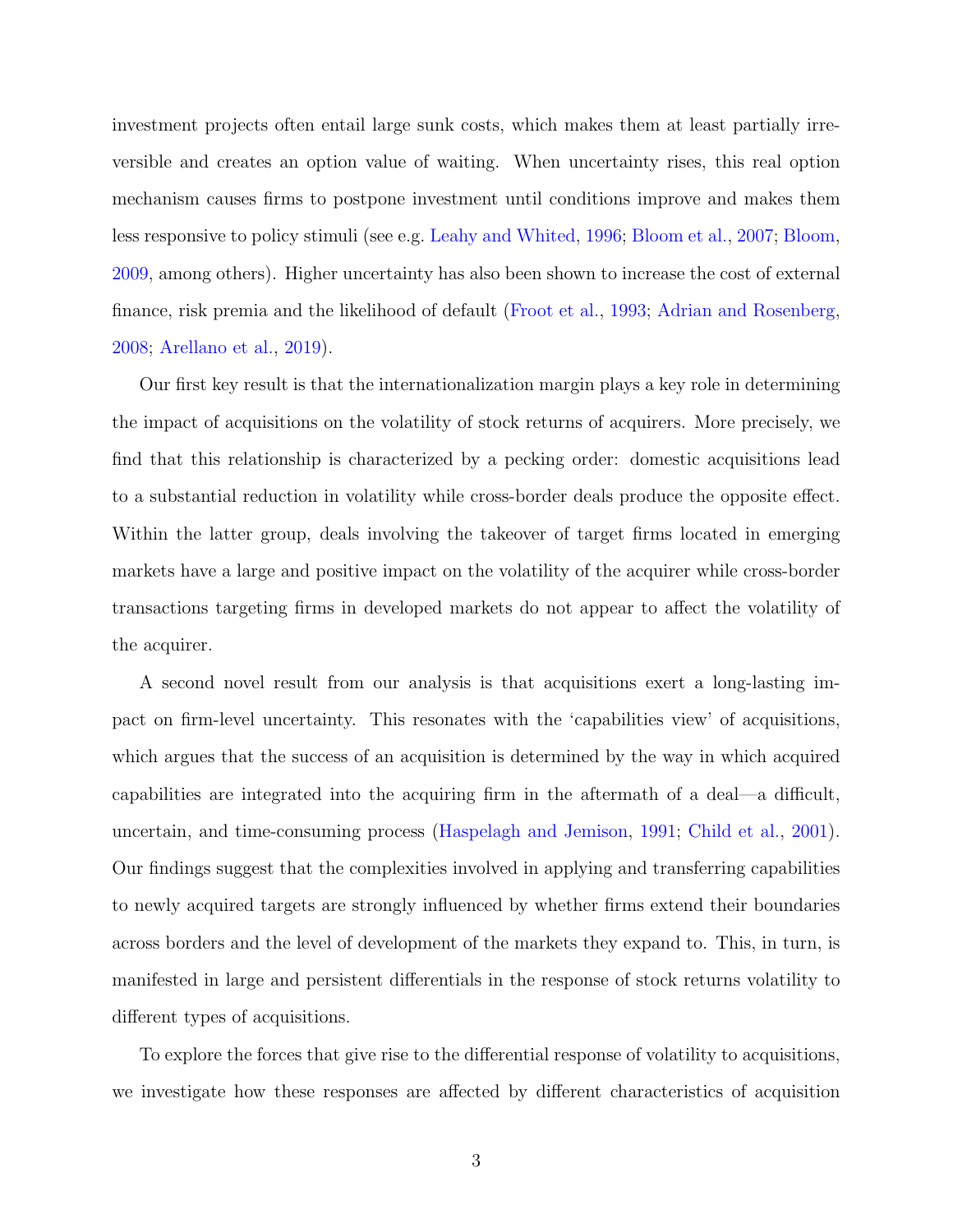transactions such as deal size, whether the target firm operates in the same industry as the acquirer or not and the extent of ownership control achieved. Our analysis indicates that acquirers face greater uncertainty in the process of extending their boundaries across borders than domestically—particularly when acquisitions involve taking over target firms in markets that are less developed and more dissimilar to their own. The positive effect that cross-border acquisitions in emerging markets exert on the volatility of acquirers is most notable for large deals and those that only deliver minority control of the target. The former effect is consistent with these transactions being characterized by a higher degree of irreversibility.

The stronger positive effect we find in minority transactions indicates that there is greater uncertainty surrounding the successful integration of the acquirer and the target when the former faces more limitations in shaping this process. In sharp contrast, we find that the negative impact of domestic acquisitions on volatility arises only in majority transactions. Overall, our results do not indicate that the extent of diversification produced by an acquisition, either across countries or industries, contributes systematically to reduce the uncertainty faced by acquirers.

Our focus on UK acquirers is interesting to a wide audience for two main reasons. Firstly, the UK has long been one of the world's major players in terms of domestic and cross-border acquisitions—this makes our findings highly relevant for firms based in other main major financial centers from which a large share of the world's acquisitions originate. Secondly, our results have important implications for the UK in the aftermath of the decision to leave the European Union. Brexit has been a major source of uncertainty for UK businesses [\(Bloom](#page-24-7) [et al.,](#page-24-7) [2019\)](#page-24-7). Our results suggest that if UK firms reorient their cross-border acquisitions (the most important component of foreign direct investment) away from the European Union towards emerging markets, this could further increase the uncertainty they face.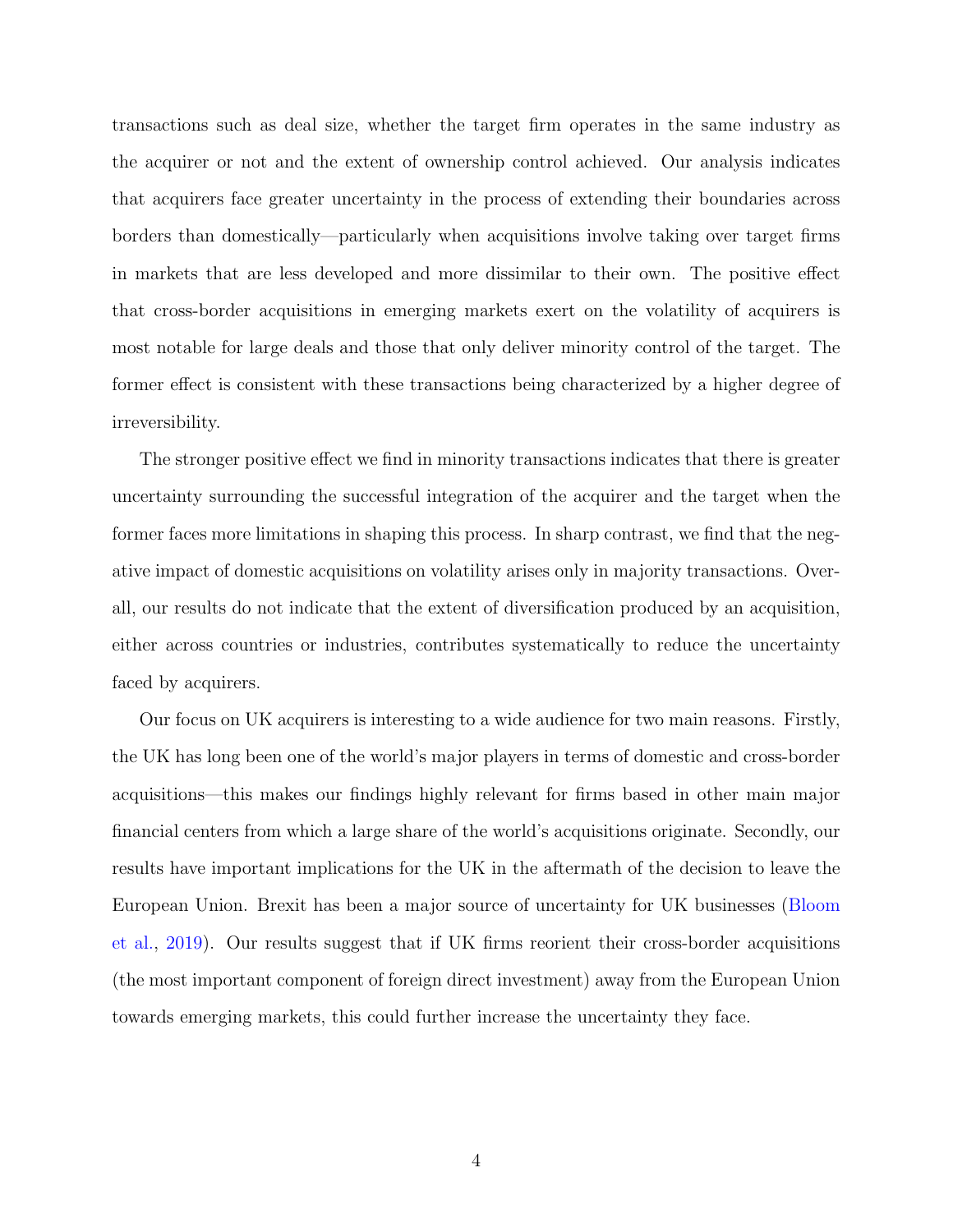#### Related Literature

Our paper lies at the intersection of the literature on finance and international economics. Globalization plays a central role in determining outcomes in the market for corporate control. [Moeller and Schlingemann](#page-26-3) [\(2005\)](#page-26-3) report substantial differences across a wide range of characteristics such as deal size, market-to-book ratios and method of payment between domestic and cross-border acquisitions carried out by US acquirers; they also find that domestic deals systematically elicit higher announcement returns than cross-border ones. [Denis et al.](#page-25-4) [\(2002\)](#page-25-4) find that firms that expand across countries—increasing the extent of their global diversification—see an increase in the discount in value they face relative to a comparable portfolio of undiversified firms.

The geographic pattern of firms' expansion also affects the response of stock returns to acquisitions. [Doukas and Travlos](#page-25-5) [\(1988\)](#page-25-5) find that abnormal returns of US acquirers are higher when they expand into new and less developed markets; using data from acquirers and targets from a large number of countries, [Chari et al.](#page-25-6) [\(2009\)](#page-25-6) show that acquirers only achieve positive abnormal returns when they gain majority control of targets located in emerging markets. [Gregory and McCorriston](#page-25-7) [\(2005\)](#page-25-7) reach a similar conclusion, showing that returns for UK acquirers are only positive for cross-border acquisitions undertaken outside the US and the European Union. We contribute directly to this literature by showing that globalization and the geographic scope of firms' acquisitions not only affect the expected gains of takeovers but also have an important impact on the uncertainty faced by acquirers.

Our paper contributes to a small but growing literature that investigates how different margins of globalization affect the volatility of firm-level performance outcomes. Riaño [\(2011\)](#page-27-1) and [Vannoorenberghe](#page-27-2) [\(2012\)](#page-27-2) study how exporting affects the volatility of firms' sales, and [Kurz and Senses](#page-26-4) [\(2016\)](#page-26-4) examine the impact of exporting and importing on employment volatility. In contrast to these papers, our focus on stock returns as the underlying performance dimension of interest allows us to use daily data to estimate volatility. Doing so allows us to capture its well-document short-term fluctuations which would otherwise be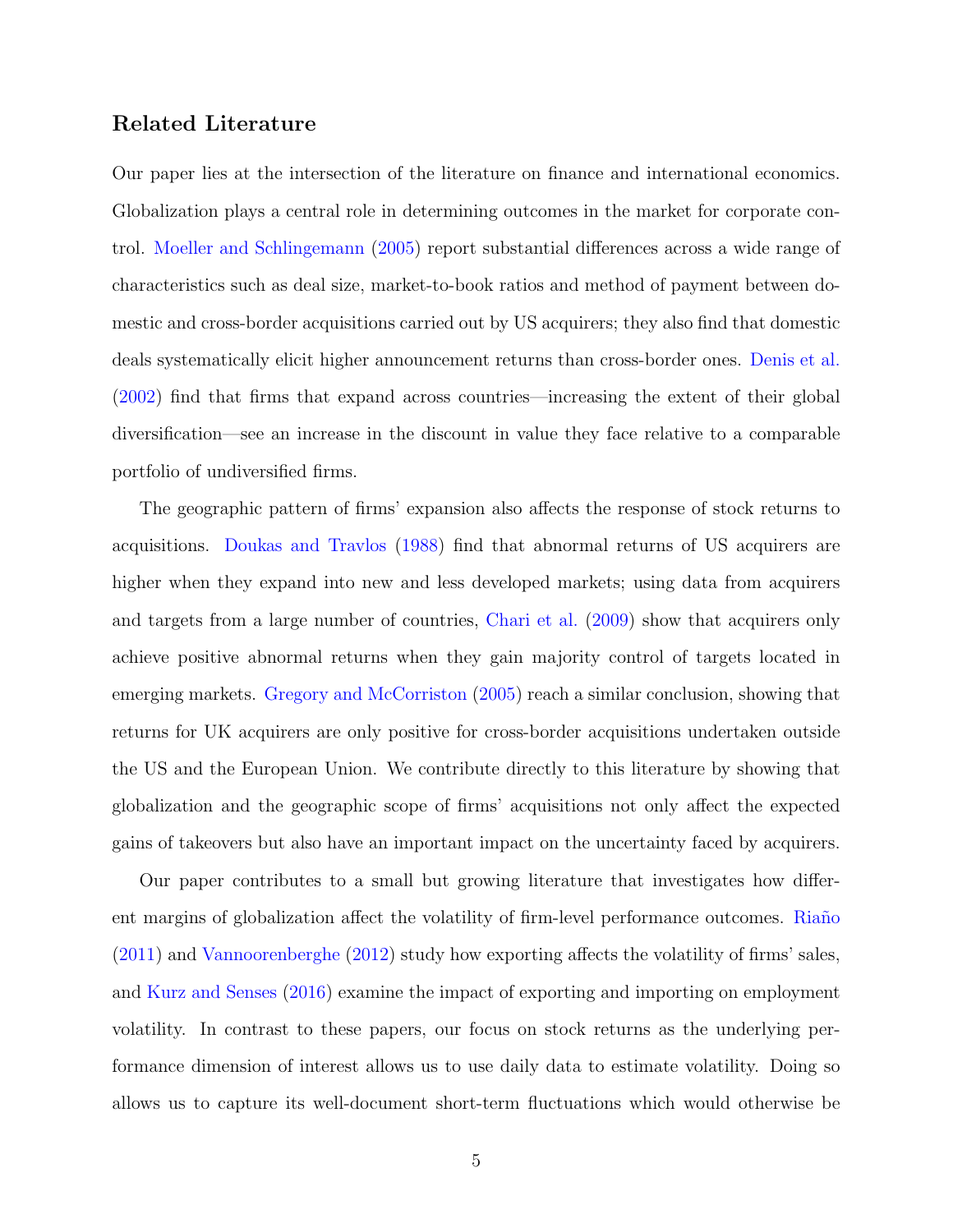smoothed out when volatility is estimated using the type of low-frequency data available in most manufacturing surveys. Our paper is closely related to [Girma et al.](#page-25-8) [\(2016\)](#page-25-8), which studies how changes on the intensive margin of exports and foreign sales carried out by foreign subsidiaries affect the volatility of stock returns of Japanese firms. We differ from [Girma](#page-25-8) [et al.](#page-25-8) [\(2016\)](#page-25-8) in two key respects; first, while they study how relatively smaller changes in the intensive margin of foreign sales affect volatility, we focus instead on larger changes in firms' global engagement along the extensive margin brought about by the acquisition of new firms. Second, we compare the impact of the domestic acquisitions on volatility to that produced by cross-border transactions and show that the impact of the latter is crucially affected by the type of market—developed vs emerging—that a firm expands into.

Lastly, our paper speaks to the body of work in international trade that investigates the impact of foreign acquisitions on a wide range of outcomes, including total factor productiv-ity, technology transfer, innovation and wage premia, among others (Girma and Görg, [2007;](#page-25-9) [Arnold and Javorcik,](#page-24-8) [2009;](#page-24-8) [Guadalupe et al.,](#page-26-5) [2012;](#page-26-5) [Wang and Wang,](#page-27-3) [2015\)](#page-27-3). This literature has primarily focused on the effect of acquisitions on target firms [\(Stiebale and Trax](#page-27-4) [\(2011\)](#page-27-4) and [Stiebale](#page-27-5) [\(2016\)](#page-27-5) are notable exceptions) in terms of 'real' variables. We contribute to this literature by evaluating how acquisitions affect the uncertainty that financial markets perceive about the expected future profitability of acquiring firms.

The rest of the paper is organized as follows. Section [2](#page-8-0) discusses potential channels through which acquisitions can affect firm-level uncertainty. Section [3](#page-11-0) describes our data and provides summary statistics. Section [4](#page-13-0) describes our empirical methodology and identification strategy. Results of our empirical analysis are presented in Section [5.](#page-17-0) Section [6](#page-22-0) concludes.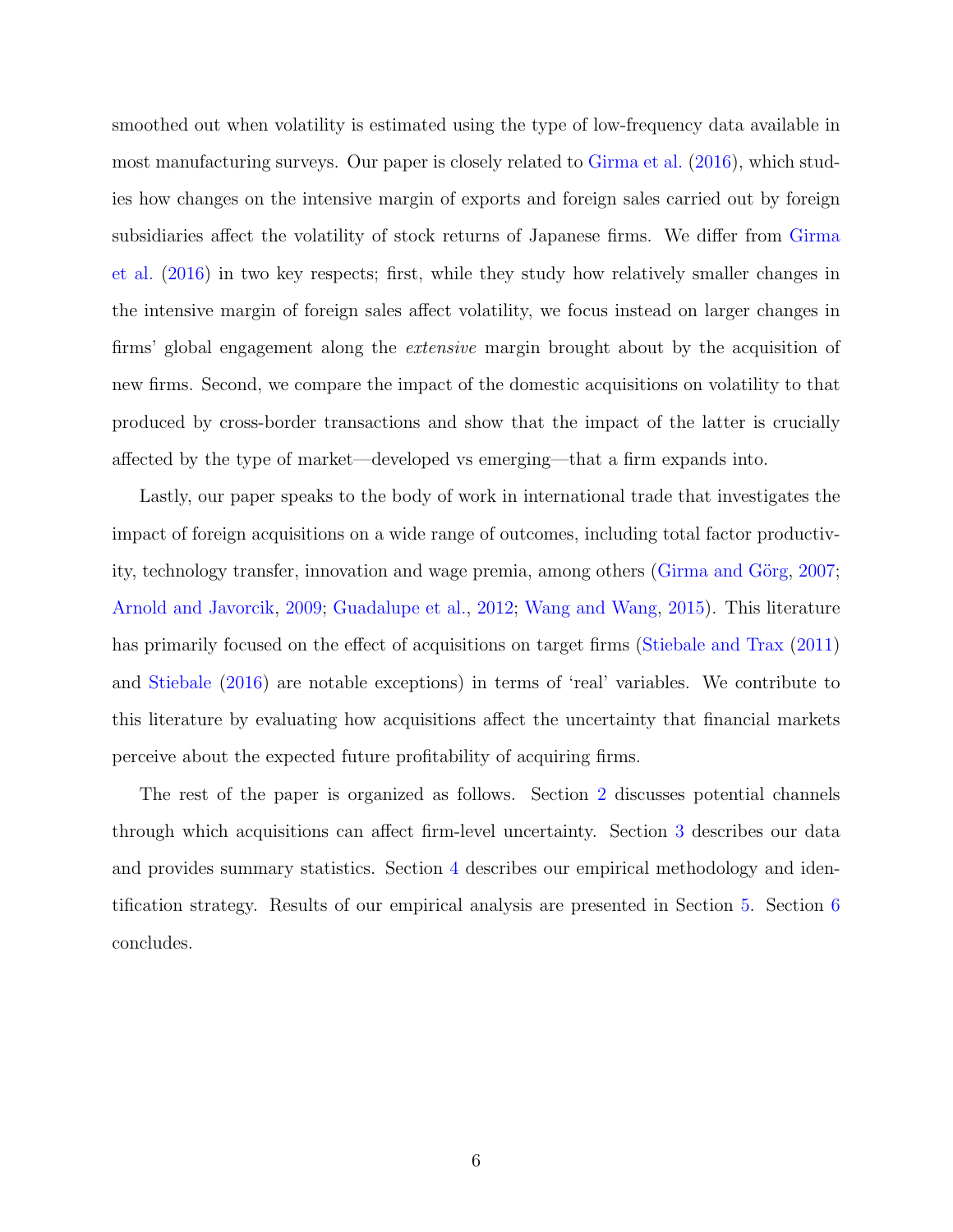## <span id="page-8-0"></span>2 Globalization, Acquisitions and Volatility

In this section we discuss different mechanisms through which the announcement of an acquisition deal could affect the uncertainty that investors perceive about the future profitability of the acquiring firm—as measured by the volatility of its stock returns. As will become apparent shortly, whether or not a takeover deal extends a firm's boundary across borders plays a key role in shaping how the volatility of stock returns reacts in response to an acquisition.

A central tenet of the theory of the multinational firm is that foreign-owned firms operate at a disadvantage compared to local ones in terms of their knowledge of consumer preferences, business practices and institutions [\(Caves,](#page-25-10) [1996\)](#page-25-10). For instance, differences in corporate culture can make the integration between the acquirer and the target firm's management teams more difficult [\(Child et al.,](#page-25-3) [2001\)](#page-25-3); costlier international monitoring can induce the local manager of a foreign target to behave opportunistically and to not maximize the value of the merged firm  $(Antr\`{a}st al., 2009)$  $(Antr\`{a}st al., 2009)$ ; differences in accounting practices and disclosure agreements can dent the effectiveness of due diligence processes, making it harder for bidders to accurately assess the value of a prospective acquisition [\(Mantecon,](#page-26-6) [2009\)](#page-26-6). The more important these frictions are, the more likely it is that financial markets perceive greater uncertainty about an acquirer's future performance when it takes over a foreign rather than a domestic firm. Furthermore, we would expect this difference to be greater for target firms based in markets that are more dissimilar from that of the bidder's—in the context of our empirical work, when UK firms buy companies in emerging markets.

Alternatively, a firm that acquires a company located in another country or operating in a different industry than its own could experience a reduction in the volatility of its stock returns through a diversification effect. [Rowland and Tesar](#page-27-6) [\(2004\)](#page-27-6) find that adding multinationals to a portfolio of domestic firms provides diversification benefits for investors in the U.S., Canada and Germany; [Fillat et al.](#page-25-11) [\(2015\)](#page-25-11) find that the risk premium of US multinationals is lower when they have affiliates in countries with business cycles that are less correlated with the US economy. In this case we would expect deals in which acquirers take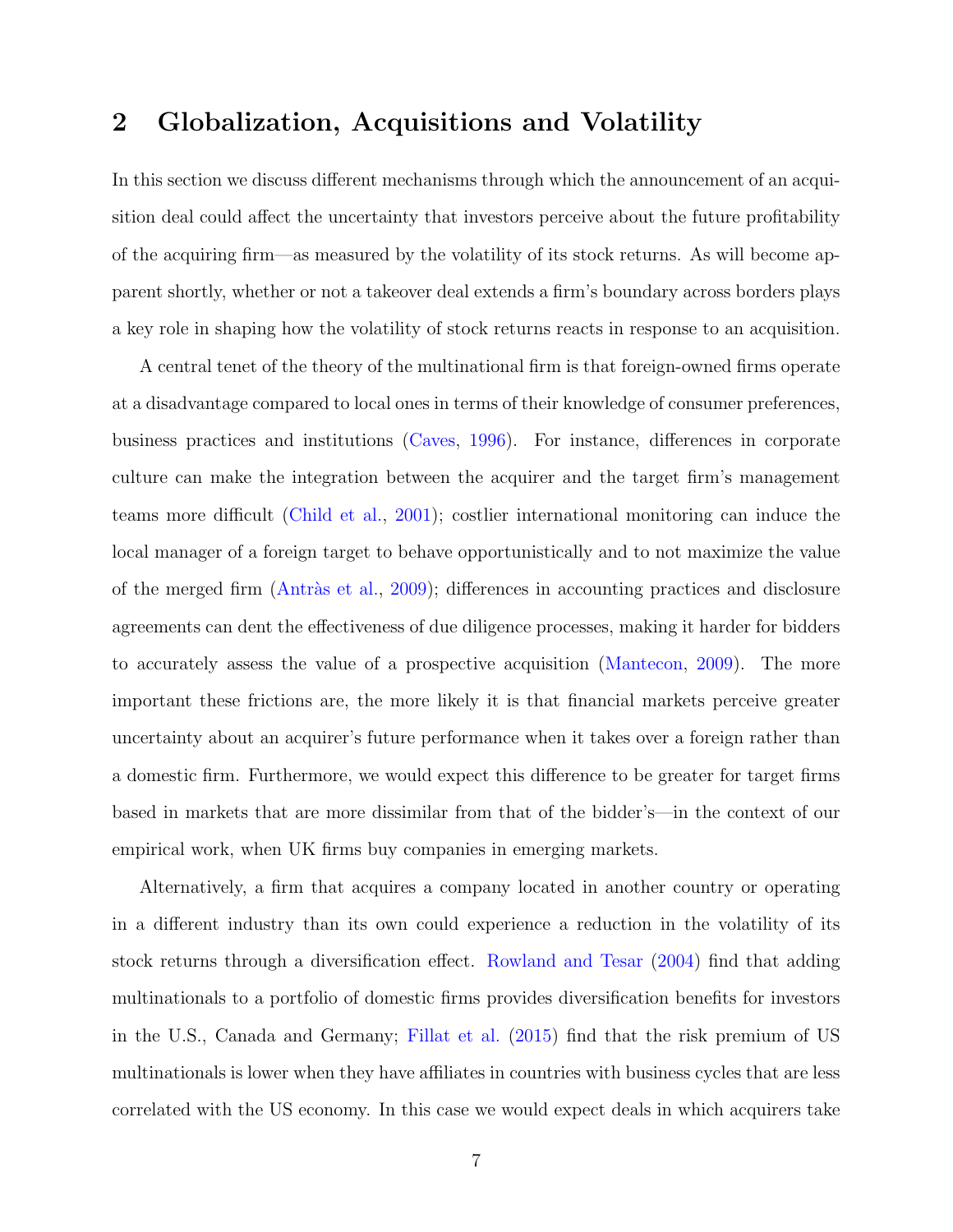over firms in industries different to their main line of business and cross-border acquisitions in emerging markets to lower the volatility of their stock returns. Acquisitions could also have a negative impact on uncertainty if they expand a firm's internal capital market. This could lower external finance dependence and improve the allocation of resources within the combined firm.

A substantial body of work in finance, however, has identified a robust diversification discount—diversified firms tend to be less valued than a portfolio of comparable, singlesegment firms—both along the industry and internationalization margins [\(Lang and Stulz,](#page-26-7) [1994;](#page-26-7) [Berger and Ofek,](#page-24-10) [1995;](#page-24-10) [Denis et al.,](#page-25-4) [2002\)](#page-25-4). This literature, in turn, has found that one of the main reasons why firms remain diversified despite the substantial costs of doing so, is that managers derive private benefits such as higher compensation, more power within the merged firm, the greater prestige that accompanies corporate empire-building, and the ability to diversify their own personal portfolios, to name a few (see e.g. [Morck et al.,](#page-26-8) [1990;](#page-26-8) [Denis et al.,](#page-25-12) [1997\)](#page-25-12). If diversifying deals are more prone to be driven by factors unrelated to profit maximization, then it is plausible that rather than reducing uncertainty, these acquisitions could instead lead to greater uncertainty for investors.

Acquisitions can also be understood as real options in the sense that acquirers have flexibility about when to propose a deal to the target and that they constitute an investment that is, to a large extent, irreversible [\(Morellec and Zhdanov,](#page-26-9) [2005;](#page-26-9) [Hackbarth and Morellec,](#page-26-10) [2008\)](#page-26-10). Irreversibility, in turn, implies that the price that the bidder pays for the target is a sunk cost—an expenditure that cannot be fully recovered if the investment were to be undone. Riaño  $(2011)$  and [Fillat and Garetto](#page-25-13)  $(2015)$  show that when the entry cost of entering a foreign market—either by exporting or by opening an affiliate abroad—is sunk, firms increase their willingness to bear operational losses in order to avoid paying the entry cost again in the future if they decide to leave the market. Since the entry costs involved in servicing foreign markets are substantially larger than those involved in operating domestically, this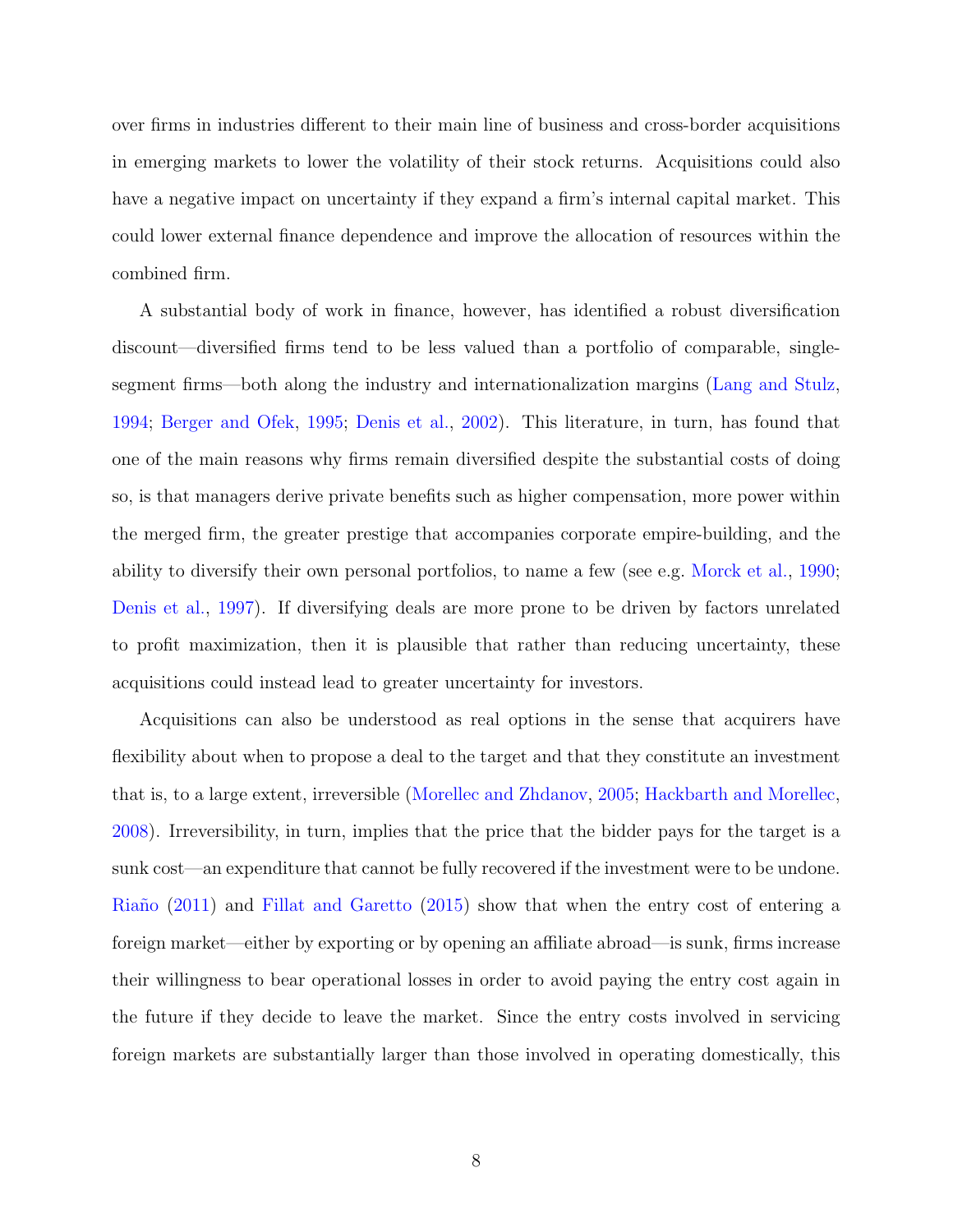mechanism implies that exporters and multinationals are more volatile and riskier<sup>[2](#page-1-0)</sup> than domestic firms. The same intuition applies to foreign entry by means acquisitions as well. A direct implication obtained from this class of models is that the higher the sunk cost is, the larger the effect we should expect on the volatility of stock returns. We would also expect a stronger effect of acquisitions on volatility for transactions targeting firms in emerging markets since the thinness of the market for corporate control in these countries would exacerbate the irreversibility of these investments.

The extent of control that a bidder achieves over a target firm is crucial in shaping the functioning of the combined firm, e.g. determining the scope for transfer of technology, intangible assets and other tacit knowledge such as management practices. The decision to pursue the partial control of a target following an acquisition entails both benefits and costs for the acquirer. [Mantecon](#page-26-6) [\(2009\)](#page-26-6) suggests that partial ownership allows the acquirer to learn about the profitability of the target at a lower cost than a full acquisition would—an advantage that is more valuable in situations characterized by high valuation uncertainty. [Alquist et al.](#page-23-2) [\(2019\)](#page-23-2) show that, in the context of cross-border acquisitions, keeping the target's owners as partners can reduce the acquirer's costs of operation—particularly in unfamiliar environments or in places characterized by weaker investor protection. On the other hand, securing only a minority control of a target can increase the risk of failure in integrating the management of the acquiring and target firms and limit the ability of the acquirer to monitor and rein in opportunistic behavior by the target's management. This, in turn, weakens the incentive for outside investors to join in co-financing the venture (Antràs [et al.,](#page-24-9) [2009\)](#page-24-9). Limits to full ownership imposed on foreign investors, which are more prevalent in emerging markets, provide less protection for the acquirer's shareholders against the risk of expropriation relative to domestically-owned firms [\(Bris and Cabolis,](#page-24-11) [2008\)](#page-24-11).

In summary, there are several channels through which acquisitions can affect the level of uncertainty faced by acquirers. The theory, however, does not provide unequivocal pre-

<sup>&</sup>lt;sup>2</sup>In the sense of their stock returns covaring more strongly with the economy's stochastic discount factor.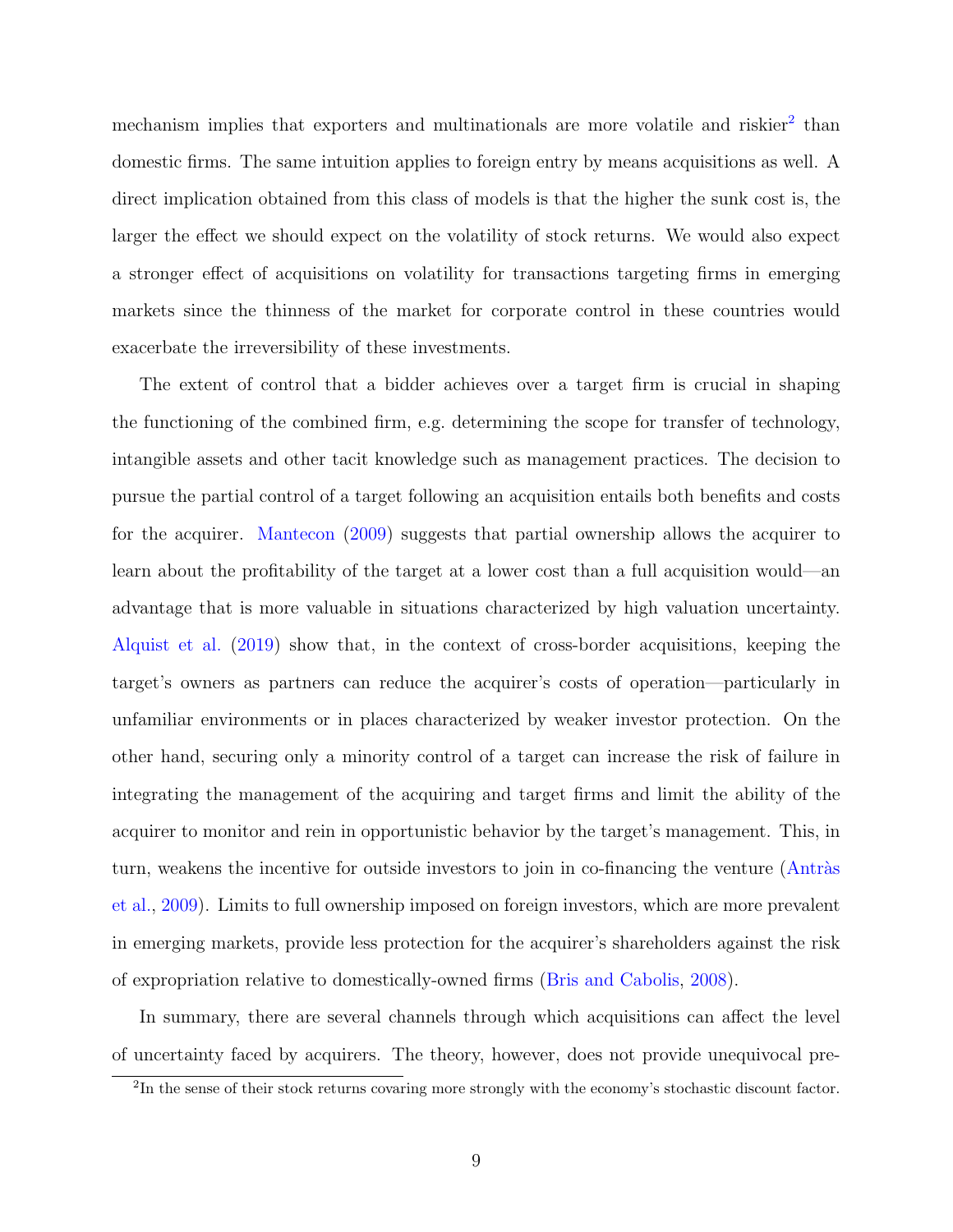dictions about this relationship. We now turn to our empirical analysis to explore to what extent the different theoretical channels we identify are reflected in our data.

## <span id="page-11-0"></span>3 Data

Our data comes from two sources: Thomson Reuters' SDC Platinum International Mergers and Acquisitions database and Datastream. SDC reports public and private merger and acquisition transactions involving at least a 5% stake in the target company. For each transaction we observe the deal's value, the share of the target firm's equity purchased, the dates of announcement and completion of the deal, and the country and industry of operation of the acquiring and target firms. Daily stock prices, which we use to construct stock returns and their volatility, as well as other financial variables used in our estimation are sourced from Datastream (see the footnote of Table [2](#page-29-0) for their definition).

Our sample consists of 1,316 firms listed in London Stock Exchange observed from the first quarter of 2004 until the third quarter of 2017, which yields 46,021 firm-quarter observations. We calculate stock returns as the first difference of the logarithm of a firm's daily stock price. Following an extensive literature in finance and macroeconomics , we measure firmlevel uncertainty by means of the realized volatility of stock returns—i.e. as the standard deviation of firms' daily stock returns within a given quarter.

Table [1](#page-28-0) presents summary statistics on the number of acquisitions occurring during our period of analysis. There are a total of 2,085 acquisition deals completed in our data. Slightly over half of these involve the acquisition of another firm in the UK (i.e. domestic acquisitions); in approximately three-quarters of the remaining cross-border deals, the target firm is located in another developed country.<sup>[3](#page-1-0)</sup> In terms of the number of deals, the United States, Germany, Australia, France and Canada are the most important target markets

<sup>&</sup>lt;sup>3</sup>We classify any acquisition in which the target firm is not based in an OECD country as an emerging market cross-border deal; only a very small number of transactions involve firms in smaller developing countries that would not usually be considered emerging markets—our results are robust to excluding these transactions from the estimation.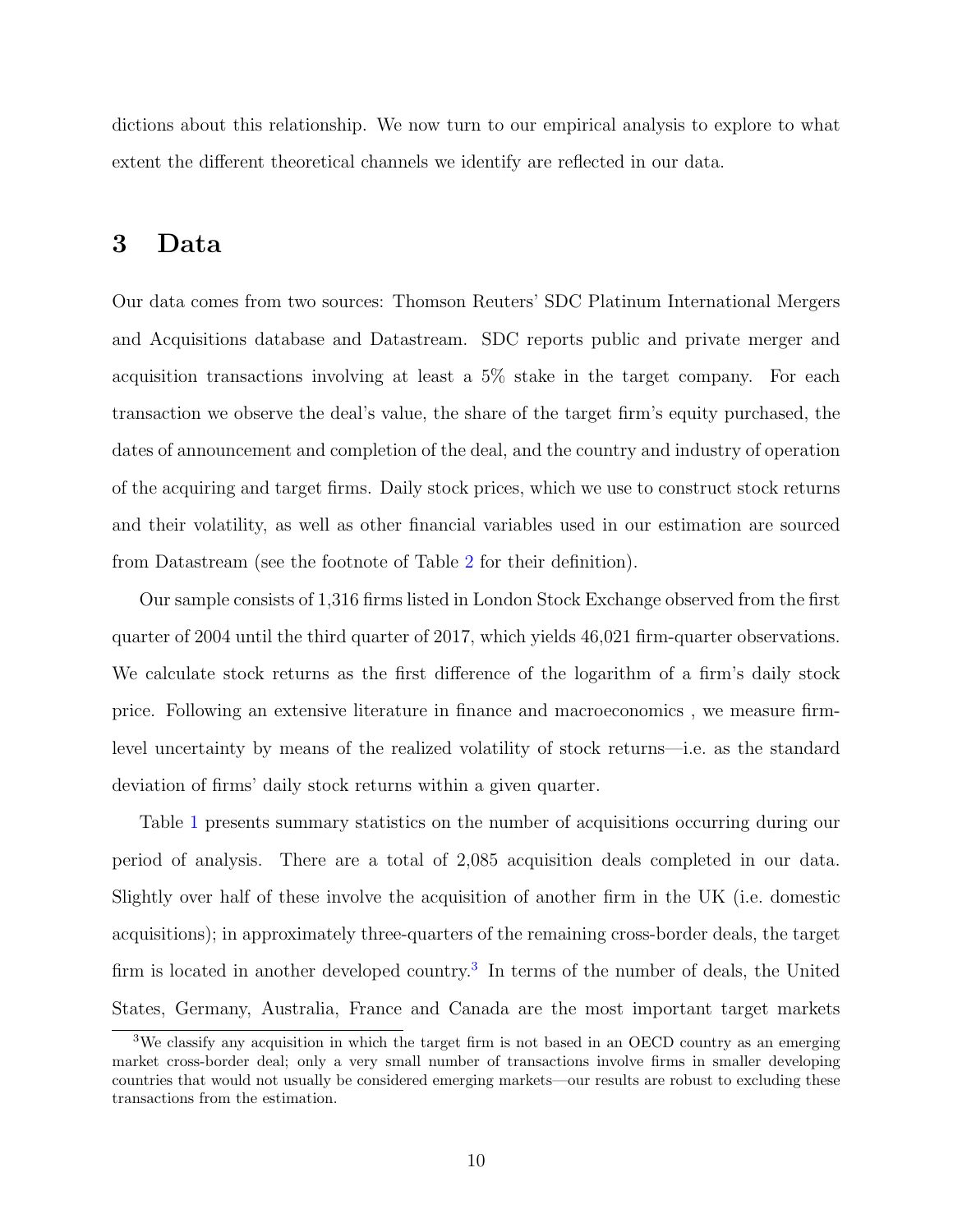among developed countries; the largest number of acquisitions in emerging markets take place in Brazil, South Africa, Russia, India and China respectively. Acquisitions in developed markets tend to be of higher value, are more likely to achieve control of the target firm and are also more likely to be diversifying—in the sense that the main industry of operation of the target firm is different from that of the acquirer. These patterns are closely in line with the stylized facts documented by [Chari et al.](#page-25-6)  $(2009)$  and Antràs and Yeaple  $(2014)$  using a sample of acquirers from different origin countries (also sourced from SCD) and the Bureau of Economic Analysis's Benchmark Survey of U.S. Direct Investment Abroad respectively.

#### [Table 1 about here.]

We split the firms in our data in three groups according to their acquisition activities: firms that never engaged in acquisitions during our period of study (non-acquirers), firms that have only acquired other firms in the UK (domestic acquirers) and firms that have acquired at least one firm abroad (cross-border acquirers). Table [2](#page-29-0) presents summary statistics about the characteristics of firms in each of these groups. The overarching message is that firms with different propensity to participate in the market for corporate control also differ substantially along a wide range of observable characteristics. Cross-border acquirers have more volatile stock returns, are significantly larger (in terms of their market capitalization) and have higher earnings-per-share than both domestic acquirers non-acquirers—the same pattern that [Moeller and Schlingemann](#page-26-3) [\(2005\)](#page-26-3) document for U.S. firms. Domestic acquirers are more similar to non-acquirers in terms of their volatility and earnings-per-share, but are significantly larger and exhibit the lowest book-to-market ratio among the three groups.

The decision to acquire another company is obviously not random, and is in fact shaped by observable characteristics of the acquiring firm such as size, profitability and previous experience with acquisitions, that are also likely to affect the volatility of its stock returns. Under these circumstances, the volatility of stock returns for non-acquirers does not provide a good estimate of the counterfactual level of uncertainty that acquiring firms would have experienced had they not engaged in acquisitions. In the next section we describe the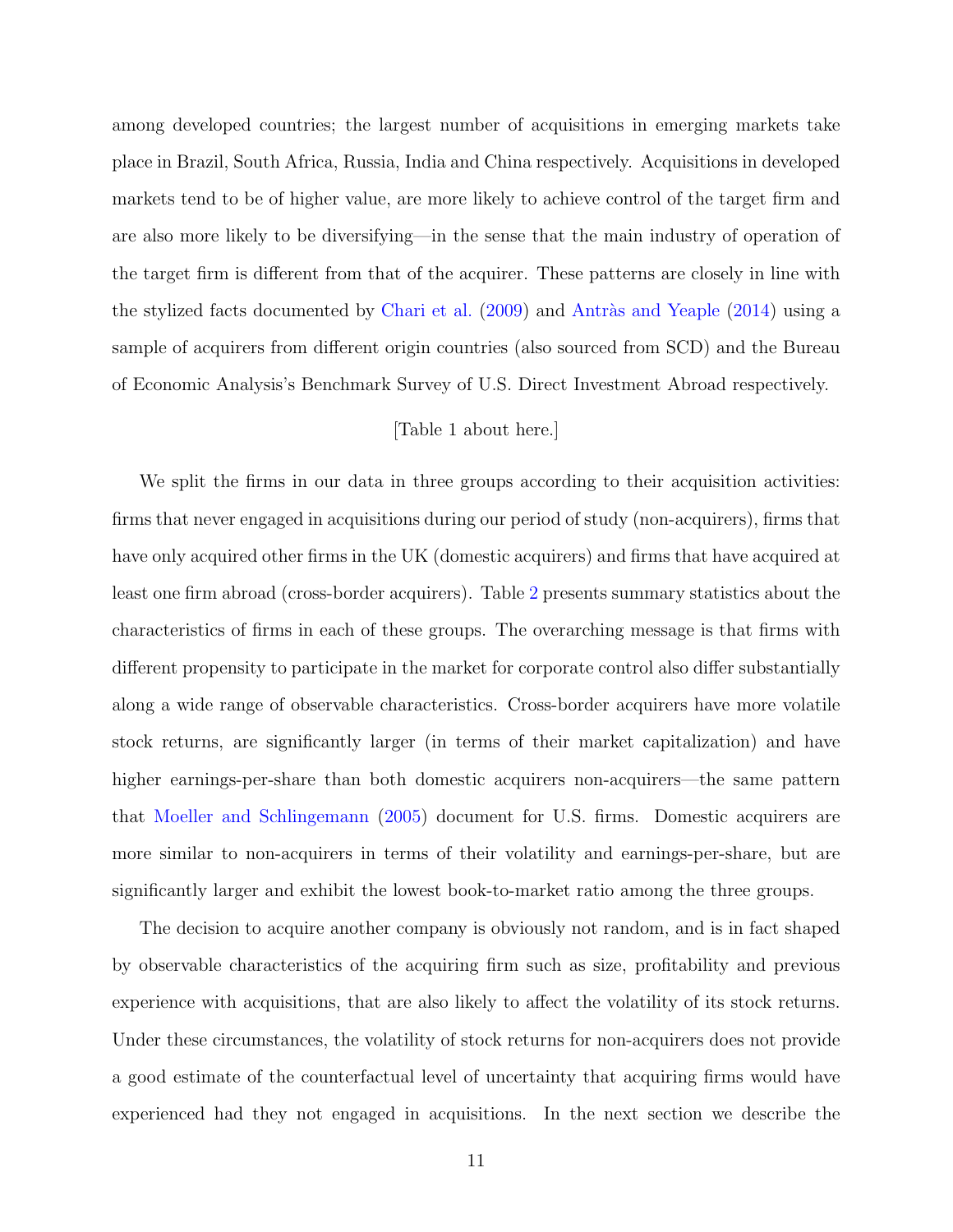econometric strategy we follow to address the endogeneity of firms' acquisition decision.

[Table 2 about here.]

## <span id="page-13-0"></span>4 Econometric Strategy

Our objective is to estimate the causal effect of domestic and cross-border acquisitions on the volatility of stock returns of acquiring firms—i.e. the average treatment effect of acquisitions on the level of uncertainty experienced by acquirers. This entails comparing the expected stock return volatility of firms that engaged in different types of acquisitions to the volatility of returns that these firms would have experienced had they not done so. Thus, the main empirical challenge we face is to obtain a consistent estimate of the counterfactual outcome which is, by definition, unobservable.

We employ a matching estimator that utilizes non-acquiring firms that are similar to domestic and cross-border acquirers across a wide range of observable pre-acquisition characteristics to construct counterfactual outcomes for the two types of treated firms. We combine this estimator with a difference-in-differences approach that purges the influence of all observable and unobservable non-random elements of the acquisition decision that are constant over time. Our main identifying assumption is that firms' selection into conducting acquisitions is based upon observable characteristics. Since we use a difference-in-differences approach, the selection-on-observables assumption implies that, conditional on observables, the log differences in potential outcomes across treated and control groups are as good as random. As with any matching estimator, time-varying unobservable factors that influence both the acquisition decision and the volatility of returns could contaminate our estimates.

We use the 'doubly robust' regression approach first proposed by [Bang and Robins](#page-24-13) [\(2005\)](#page-24-13)—which integrates propensity score weighing with covariates adjustment—to operationalize our matching estimator. By combining inverse probability weighting with regression covariates adjustment, the doubly robust estimator provides two opportunities to adjust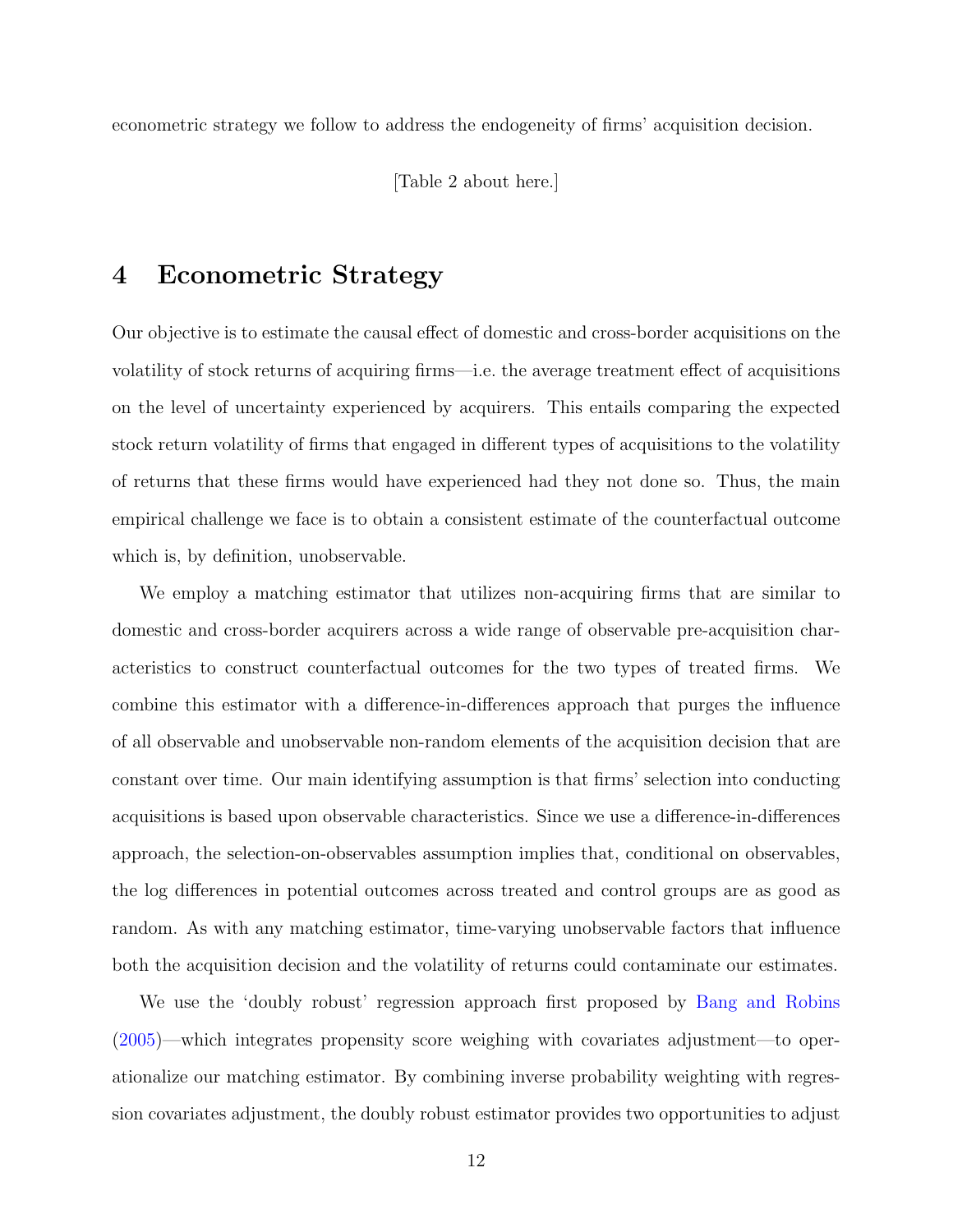for selection on observables. Thus, a crucial advantage of this estimator is that it delivers unbiased inference of causal effects even under model misspecification—as long as either the conditional mean regression or the propensity score models are correctly specified.

We use a multinomial logit model with three outcomes—no acquisition, domestic acquisition and cross-border acquisition—to estimate the propensity score. All covariates included in the estimation of the propensity score are lagged 4 quarters in order to allay concerns of reverse causality. We then use the estimated predicted probability that firm  $i$  would conduct an acquisition of type j in quarter t (using no acquisitions as the reference group) conditional reverse causality. We then use the estimated predicted probability that firm i would conduct<br>an acquisition of type j in quarter t (using no acquisitions as the reference group) conditional<br>on covariates,  $\hat{P}(A_{it} = j | \mathbf$ an acquisition of type j in quarter t (using no acquisitions as the non-covariates,  $\hat{P}(A_{it} = j | \mathbf{X}_{it-4})$ , to weight treatment observation of the predicted probability of receiving a given treatment,  $\hat{P}_i^{-1}$  $j^{-1}$ . Doing so gives firms with higher ex-ante probability of engaging in either domestic or cross-border acquisitions less weight in the conditional mean regression, thereby controlling for selection bias.

Our benchmark estimating equation is:

<span id="page-14-0"></span>
$$
\Delta_s \ln y_{it+s} \equiv \ln y_{it+s} - \ln y_{it} = \alpha + \mathbf{A'_{it}} \boldsymbol{\beta} + \mathbf{X'_{i,t-4}} \mathbf{\Gamma} + \mathcal{F}(t) + \varepsilon_{it},\tag{1}
$$

where i indexes firms and  $t \in \{2004q1, \ldots, 2017q3\}$  denotes time (quarter-years). Our outcome variable is the log difference between quarters  $t + s$  and t of firm is volatility of stock returns. In order to put our results in context with the extensive literature that examines the behavior of the level of stock returns, in our first set of results we use mean stock returns as our dependent variable. Our main variables of interest are subsumed in the vector of acquisition dummies,  $A_{it}$ , which take the value 1 when firm i announces the acquisition of another firm—either domestically or abroad (with the latter further decomposed in cross-border acquisitions in developed and emerging markets depending on the specification)—in period  $t$ and 0 otherwise. The vector  $X_{i,t-4}$  comprises a set of pre-treatment control variables (the same ones used in the estimation of the propensity score) lagged by four quarters and  $\mathcal{F}(t)$ denotes an array of quarter and year fixed effects that control for seasonal and aggregate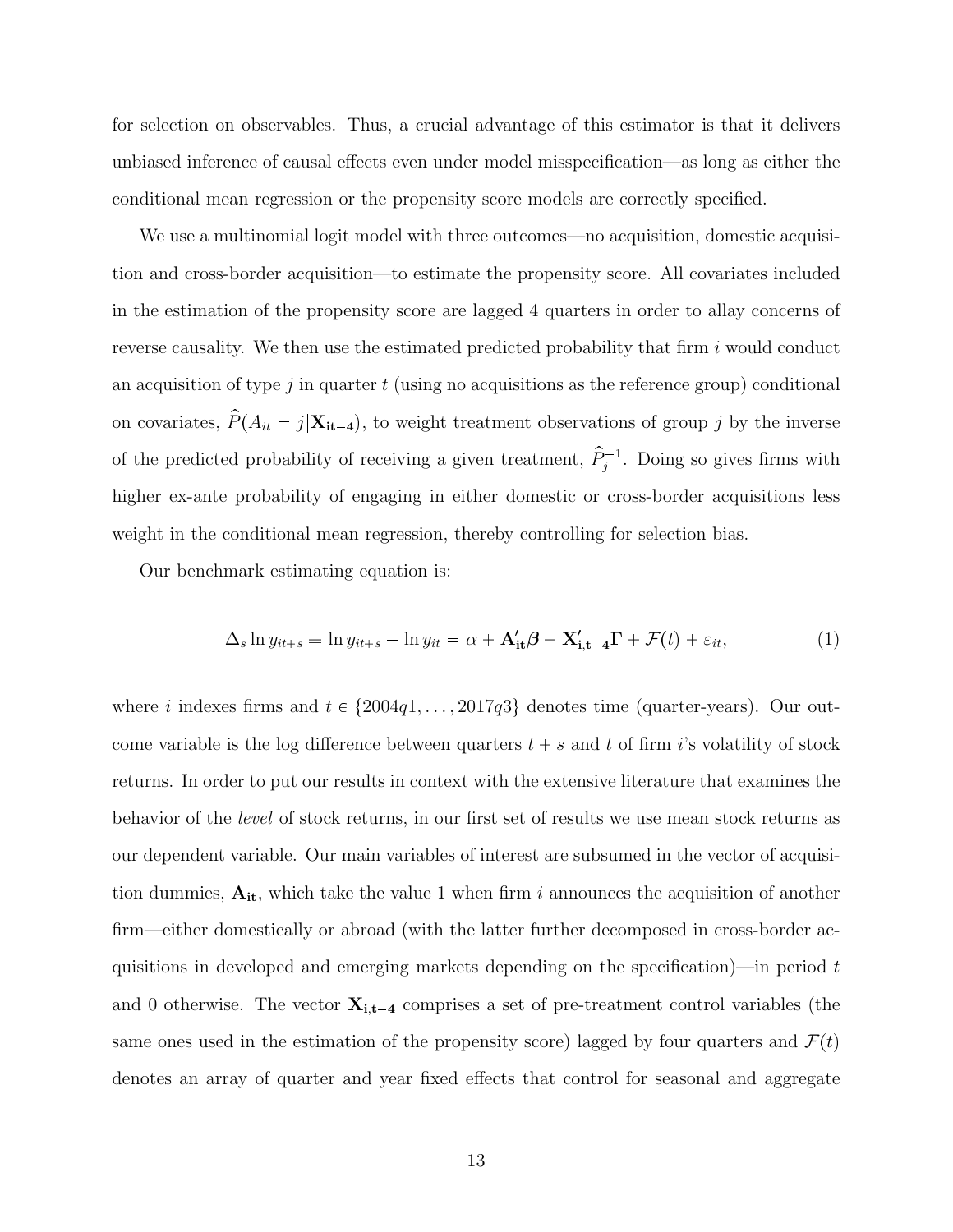factors such as merger waves and macroeconomic shocks that affect the acquisition activities of firms.

#### Determinants of Acquisitions

We now discuss the estimates from the multinomial logit model we use to estimate the propensity score. The choice of explanatory variables is guided by the extensive literature in finance investigating the acquisition decision of firms.

#### [Table 3 about here.]

Firms that engage in acquisitions often do so repeatedly over time [\(Fuller et al.,](#page-25-14) [2002\)](#page-25-14). [Karolyi et al.](#page-26-11) [\(2016\)](#page-26-11) report that one in five public acquirers are 'serial acquirers'—i.e. they purchase five or more targets within 3 years—accounting for two-thirds of the cumulative acquisition value around the world. Thus, to control for the high level of persistence of acquiring activity, we include dummies for past domestic and cross-border acquisitions; these take the value 1 if a firm has successfully acquired at least one target at home or abroad respectively in the previous year and 0 otherwise. We include firms' market capitalization to control for the fact that larger firms are more able to bear the large search and transaction costs involved in acquisitions [\(Jovanovic and Rousseau,](#page-26-12) [2002;](#page-26-12) [Moeller et al.,](#page-26-13) [2004\)](#page-26-13).

Firms' market valuation and profitability are captured by Market-to-Book value and earnings-per-share respectively. In the neoclassical model with efficient capital markets of [Jovanovic and Rousseau](#page-26-12) [\(2002\)](#page-26-12), firms are more likely to use acquisitions to expand when their profitability and market valuation are high. A positive correlation between market valuation and acquisitions also arises in models in which rational managers use acquisitions to exploit arbitrage opportunities that arise when target firms are undervalued by the market [\(Shleifer and Vishny,](#page-27-7) [2003;](#page-27-7) [Rhodes-Kropf and Viswanathan,](#page-27-8) [2004\)](#page-27-8).

As we discussed in Section [2,](#page-8-0) acquiring another company involves the exercise of a real option. Inasmuch as this decision is at least partially irreversible, higher volatility provides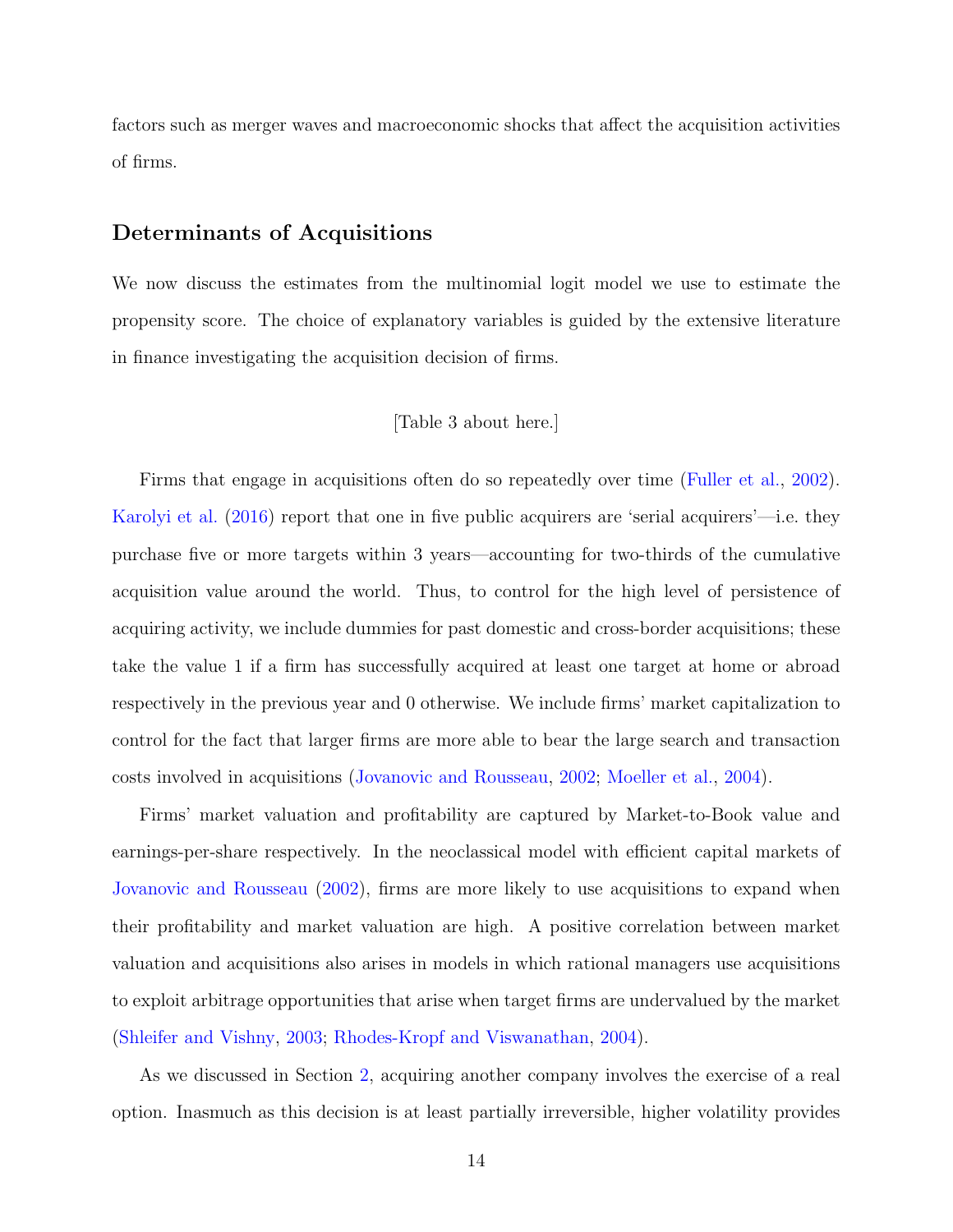an incentive to delay the investment as the option value of waiting increases [\(Leahy and](#page-26-1) [Whited,](#page-26-1) [1996;](#page-26-1) [Bloom et al.,](#page-24-2) [2007;](#page-24-2) [Grullon et al.,](#page-25-1) [2012\)](#page-25-1). Thus, we include both the volatility of stock returns of the acquirer to account for this effect. Lastly, [Andrade et al.](#page-24-0) [\(2001\)](#page-24-0) show that acquisitions tend to occur in response to unexpected industry-level shocks such as technological breakthroughs and deregulation; we therefore include the mean volatility of stock returns within 3-digit industries to proxy for the type of market upheaval that makes waves of acquisitions more likely to occur.

Table [3](#page-30-0) reports marginal effects for our estimated model for the propensity score. Prior experience with acquisitions, both domestically and across borders, is the most important factor explaining subsequent acquisitions—a pattern that has also been documented for UK and French acquirers by [Stiebale and Trax](#page-27-4) [\(2011\)](#page-27-4). Size is also a strong predictor of both types of acquisitions, but particularly so for cross-border deals, consistent with the fact that fixed costs for these transactions are substantially larger than for domestic deals. It is interesting to note that while neither the firm- nor industry-level volatility of stock returns have a significant impact on cross-border acquisitions, they tend to inhibit domestic acquisitions. This could be due to the fact that acquisition activity increases when market valuation is high, as [Rhodes-Kropf and Viswanathan](#page-27-8) [\(2004\)](#page-27-8) document, and this in turn is negatively correlated with stock market volatility [\(Bloom,](#page-24-14) [2014\)](#page-24-14).

#### [Table 4 about here.]

It is worth noting that the role of propensity score estimation in treatment effects models with observational data is not to provide a causal explanation of the mechanisms determining the incidence of treatment—to engage in domestic or cross-border acquisitions in our case but instead to achieve a 'balancing score' in the sense of weighting the observations to eliminate biases in estimated treatment effects due to differences in the distribution of the baseline covariates. To this end, Table [4](#page-31-0) reports standardized differences for the means as well as variance ratios for the covariates used in the estimation of the propensity score. The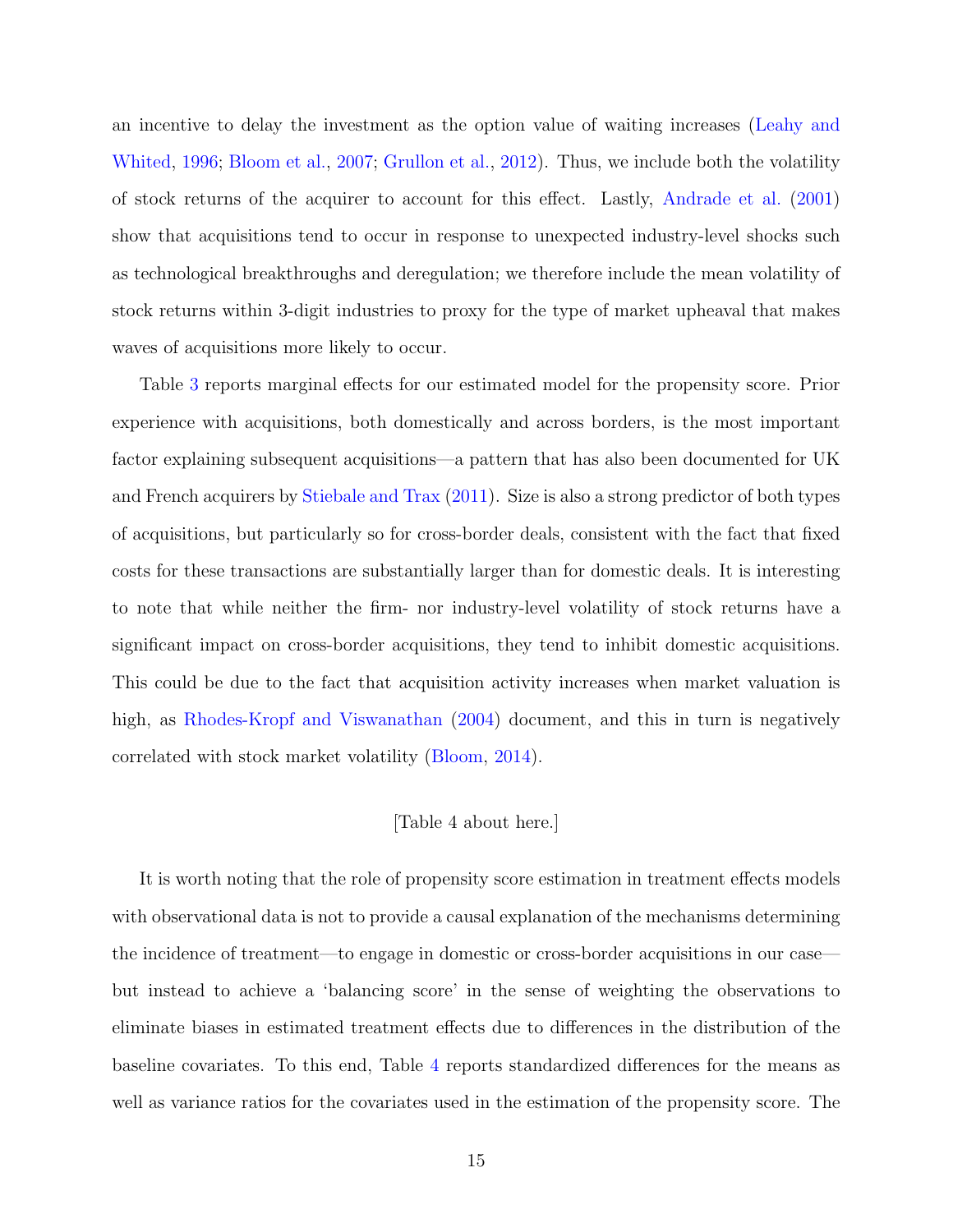results reveal substantial differences between both types of acquirers and non-acquirers in the raw data, thus providing clear evidence of selection into treatment. Once we weight nontreated observations, however, the standardized differences are substantially reduced and variance ratios are closer to one; this indicates that the matching procedure is able to reduce a substantial amount of bias resulting from differences in the observed covariates.<sup>[4](#page-1-0)</sup> Putting it differently, our matching procedure is successful in finding appropriate non-acquiring firms in terms of being very similar in their pre-treatment observable characteristics to treated firms—to compare with both types of acquirers.

## <span id="page-17-0"></span>5 Results

In this section we present our matching difference-in-differences estimates of the average treatment effect of acquisitions on the volatility of stock returns of acquiring firms.

We begin our analysis by examining the effect of acquisitions on mean stock returns. This enables us to contrast our results with the extensive body of work examining whether acquisitions create value for shareholders by estimating the reaction of abnormal stock returns to the announcement of a deal (see e.g. [Jensen and Ruback,](#page-26-14) [1983;](#page-26-14) [Andrade et al.,](#page-24-0) [2001;](#page-24-0) [Moeller et al.,](#page-26-13) [2004,](#page-26-13) and many others). These results are reported in Panel A in Table [5.](#page-32-0) We find a positive, albeit small, impact of the announcement of domestic acquisitions on the mean stock returns of acquirers relative to what they would have experienced had they not engaged in acquisitions across the 3 quarters following the announcement of a takeover. Cross-border acquisitions produce a stronger and statistically significant increase on bidders' mean returns one quarter after the announcement of the acquisition, but this difference turns insignificant afterwards. These results are in line with the consensus in the literature, which finds that acquisitions do not have a significant effect on the returns of acquirers—neither in the short nor in long-run.

<sup>4</sup>The empirical literature considers standardized differences below 10% and variance ratios between 0.5 and 2 after matching to indicate that covariate balancing has been achieved (see [Caliendo and Kopeinig,](#page-24-15) [2008\)](#page-24-15).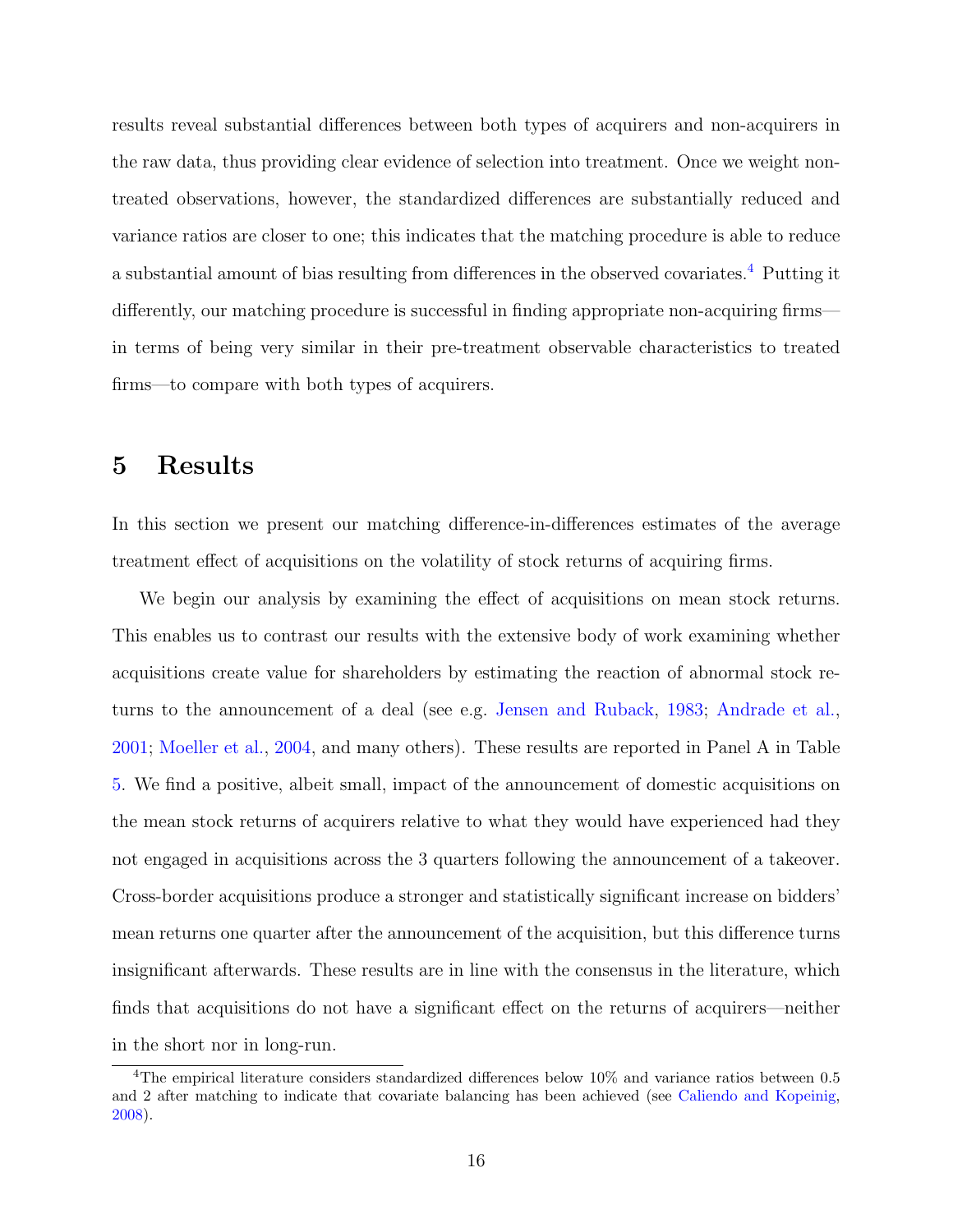We now turn our attention to the main focus of our analysis—i.e. the effect that acquisitions have on firm-level uncertainty. Our baseline results are presented in Panel B of Table [5.](#page-32-0) Our first result is that domestic acquisitions have a strong and negative impact on the volatility of stock returns of bidding firms. Our point estimates indicate that in the three quarters following the announcement of the successful acquisition of a firm based in the same country as the acquirer, the volatility of stock returns of acquirers falls, on average, between 6.3% to 9.5% relative what it would have been had they not engaged in domestic acquisitions.

In contrast to domestic deals, we find that the announcement of cross-border takeovers has a positive effect on volatility. While the overall effect is insignificant, this result masks significant heterogeneity in the treatment effect depending on the location of the target firm. Columns (2) and (3) of Table [6](#page-32-1) report the effect of cross-border acquisitions according to the location of the target firm in either a developed or emerging market. These results show that while cross-border deals involving target firms in other developed markets do not engender any discernible response on the volatility of acquirers, taking over firms in emerging markets exerts a large and positive effect on the volatility of stock returns of buyers. More precisely, emerging market acquisitions increase the volatility of acquiring firms by 12%. Notably, this effect remains strong in three quarters following the acquisition announcement.

Thus, our benchmark results show that the impact that acquisitions have on markets' perceptions about of the uncertainty faced by acquirers follow a pecking order determined by the geographic scope of transactions. Successfully acquiring a firm within the same country leads to a reduction in uncertainty as proxied by the realized volatility of its stock returns. The direction of the effect changes when firms extend their boundaries across national borders, becoming large and positive when acquisition involve firms located in emerging rather than developed markets.

While abnormal returns are only significant a few days after the announcement of a takeover deal, we find that acquisitions exert a long-lasting effect on the volatility of stock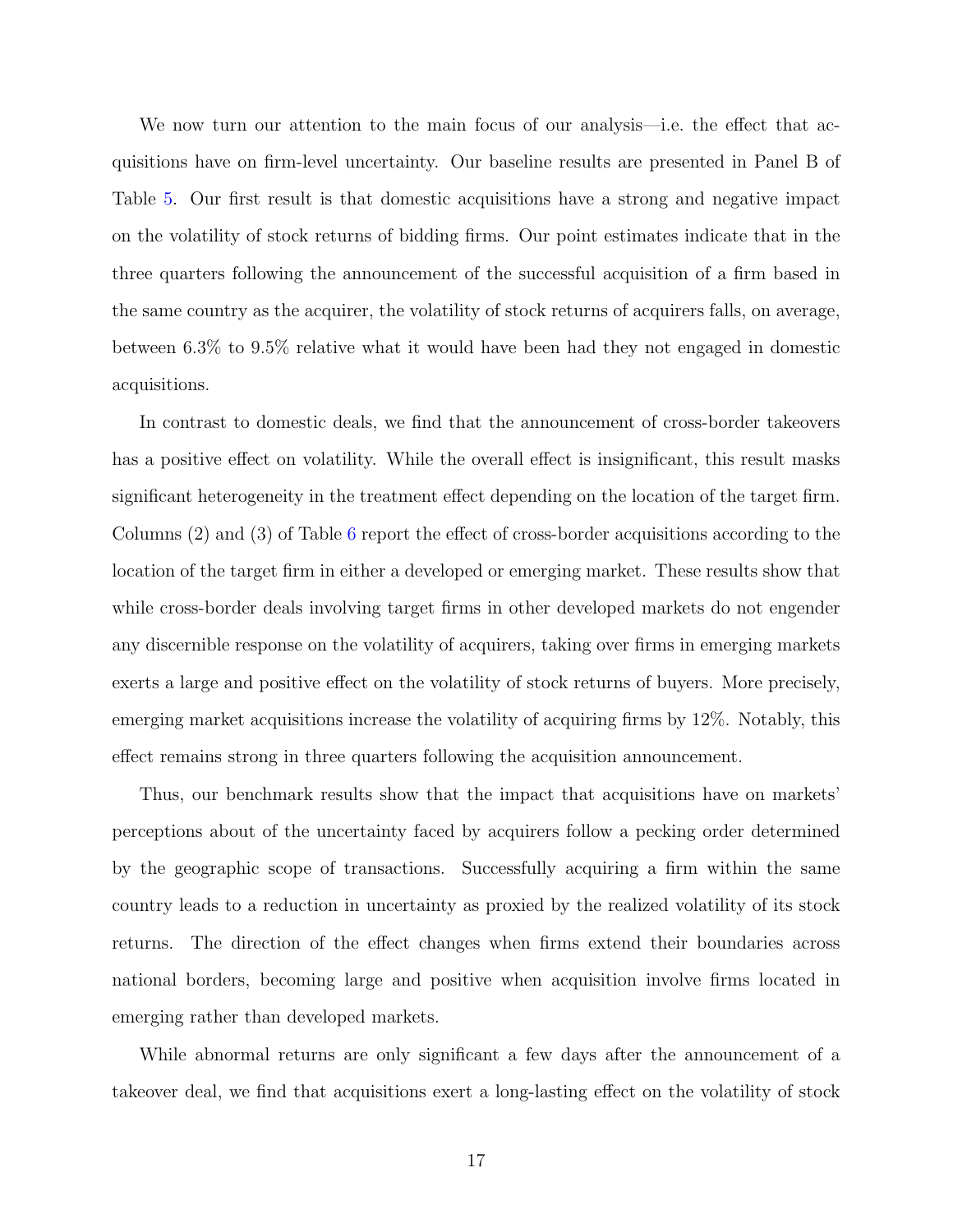returns of acquirers. This finding suggests that the success of an acquisition in creating value for shareholders depend crucially on the slow and uncertain process of integration that takes place between the acquirer and the target [\(Haspelagh and Jemison,](#page-26-2) [1991\)](#page-26-2). Accordingly, the volatility of stock returns of acquirers is strongly influenced by acquisitions for a long time after the deal's announcement.

#### [Table 5 about here.]

#### [Table 6 about here.]

We now move to explore the forces that give rise to this ranking. The literature investigating the reaction of abnormal returns to acquisitions has found that this response is crucially mediated by features such as deal size, the country of operation of the target firm, and whether the acquisition achieved majority control [\(Fuller et al.,](#page-25-14) [2002;](#page-25-14) [Moeller and](#page-26-3) [Schlingemann,](#page-26-3) [2005;](#page-26-3) [Chari et al.,](#page-25-6) [2009\)](#page-25-6). In an analogous way, we investigate whether the treatment effect of acquisitions on the volatility of acquirers varies systematically according to characteristics of the transaction. To do so, we add interaction terms between each treatment indicator and different transaction characteristics to the estimating equation [\(1\)](#page-14-0).

#### [Table 7 about here.]

We have established that the geographic scope of acquisitions is crucial in determining the impact they have on the volatility of stock returns of acquiring firms. We first investigate whether industrial diversification also plays a role in shaping this relationship. As we discussed in Section [2,](#page-8-0) an acquirer's expansion to other industries could, in theory, have an ambiguous impact on the uncertainty of its stock returns. On the one hand, a diversification effect could result in lower uncertainty; on the other hand, if the acquirer's expansion to other industries leads to over-investment, resource diversion towards under-performing business segments and agency problems between managers and shareholders, then we would expect uncertainty to increase in the aftermath of the acquisition's announcement.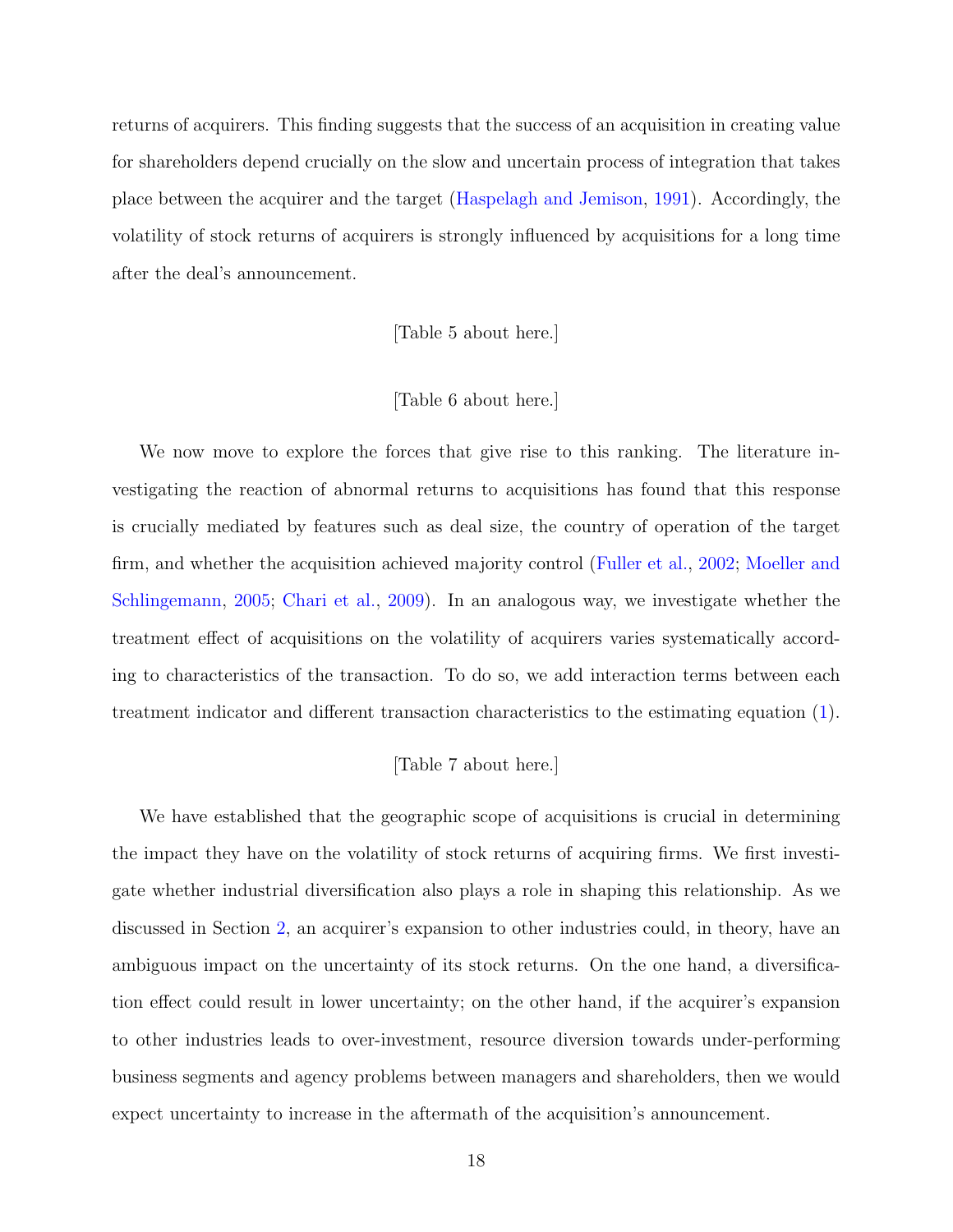We classify acquisitions as horizontal—in the sense that the buyer expands its capacity in the same line of business it currently operates—when the acquirer and target firms' 3 digit industry is the same; otherwise, we refer to acquisitions as being diversifying. The results presented in Table [7](#page-33-0) show that horizontal acquisitions exert a stronger impact on the volatility of bidders' stock returns—particularly, for cross-border acquisitions in emerging markets. This type of acquisition increases the volatility of the acquirer's stock returns by 15-17%. This finding is consistent with the results of [Girma et al.](#page-25-8) [\(2016\)](#page-25-8), who show that the volatility of stock returns of Japanese firms increases when their intensity of horizontal FDI activity—measured as the share of sales accounted for by foreign affiliates—rises.

While diversifying domestic acquisitions still lead to a reduction in the volatility of acquirers, the magnitude of this effect is smaller than for horizontal acquisitions. On the one hand, this finding together with the fact that cross-border acquisitions in emerging markets have the largest positive impact on uncertainty, suggest that the diversification channel does not play an important role in shaping the response of volatility to acquisitions. On the other hand, the weaker results for diversifying acquisitions might reflect the fact that this group included both both vertical and conglomerate deals which might have very different impact on acquirers' performance [\(Herger and McCorriston,](#page-26-15) [2016\)](#page-26-15). While acquisitions that ease connections between firms in different parts of supply chains can reduce uncertainty by increasing operational flexibility, conglomerate acquisitions have been show to increase resource misallocation within firms and can therefore lead to higher volatility for acquirers. In contrast to most sample splits we consider, we find that horizontal cross-border acquisitions in developed markets have a significant negative effect on volatility of a similar magnitude to that produced by domestic transactions.

#### [Table 8 about here.]

We now turn to examine how deal size shapes the impact of acquisitions on the volatility of acquirers. To this end, we define large acquisitions as those for which the value paid by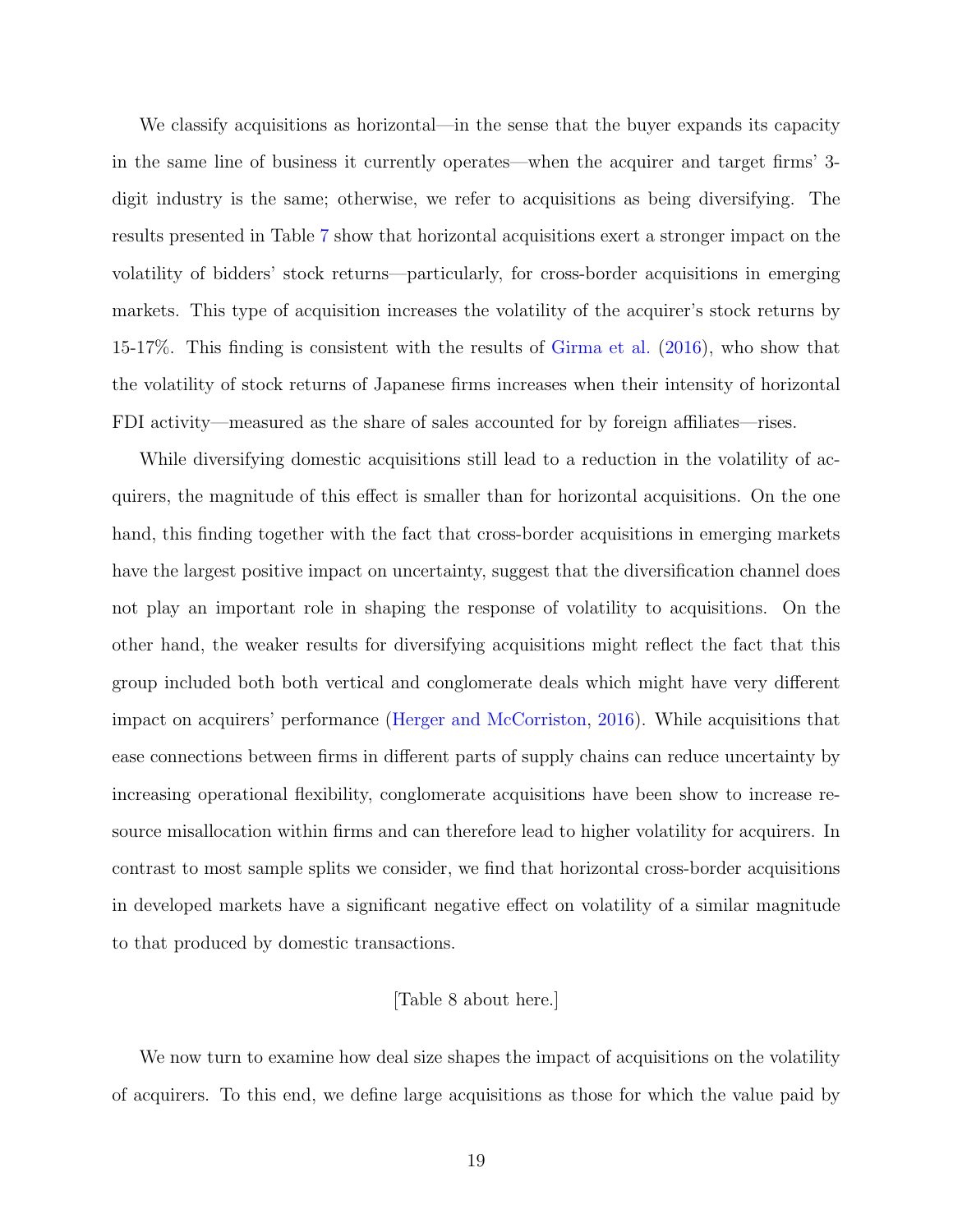the bidder is above above the median deal size for each type of acquisition (domestic, crossborder developed and cross-border emerging). The results in Table [8](#page-34-0) show that only large acquisitions affect the volatility of acquirers' stock returns. Since smaller acquisitions are less likely to have an impact on the expected future profitability of acquirers, it is not surprising that they do not have a significant effect on firm-level uncertainty either. Conditional on the value of the acquisition being sufficiently high, we see that the response of acquirers' volatility to acquisitions follows the same ranking we identified in our benchmark result. Acquiring firms based in emerging markets increases the volatility of stock returns between 18% and 27% in the three quarters following the announcement of a deal, whereas buying another firm in the UK is instead associated with a reduction in uncertainty between 8% to 11%. Foreign acquisitions in other developed countries, once again, have no significant impact on firm-level uncertainty regardless of their size.

These results are consistent with acquisitions in emerging markets being characterized by a higher degree of irreversibility than transactions where target firms are located in the UK and other developed countries. This could be a result of the market for corporate control in emerging markets being less liquid, thereby making it harder for buyers to unwind unsuccessful deals in which synergies, or any other benefits that bidders expect to obtain from the acquisition, fail to materialize. If the extent to which the acquisition price paid by a bidder is sunk is more important when buying target firms in emerging markets, then it follows that acquisitions would exert a positive effect on firm-level volatility in these transactions. The reason is that the higher the sunk cost of acquiring a target firm, the more reluctant an acquirer is to exit in response to negative shocks, which increases the uncertainty faced by the firm's investors. The large differential effect that acquisitions exert on uncertainty according to the country of operation of the target is consistent with previous evidence showing that entry into foreign markets by other means (exports and greenfield FDI) makes firms both more volatile and riskier (Riaño, [2011;](#page-27-1) [Fillat and Garetto,](#page-25-13) [2015\)](#page-25-13).

[Table 9 about here.]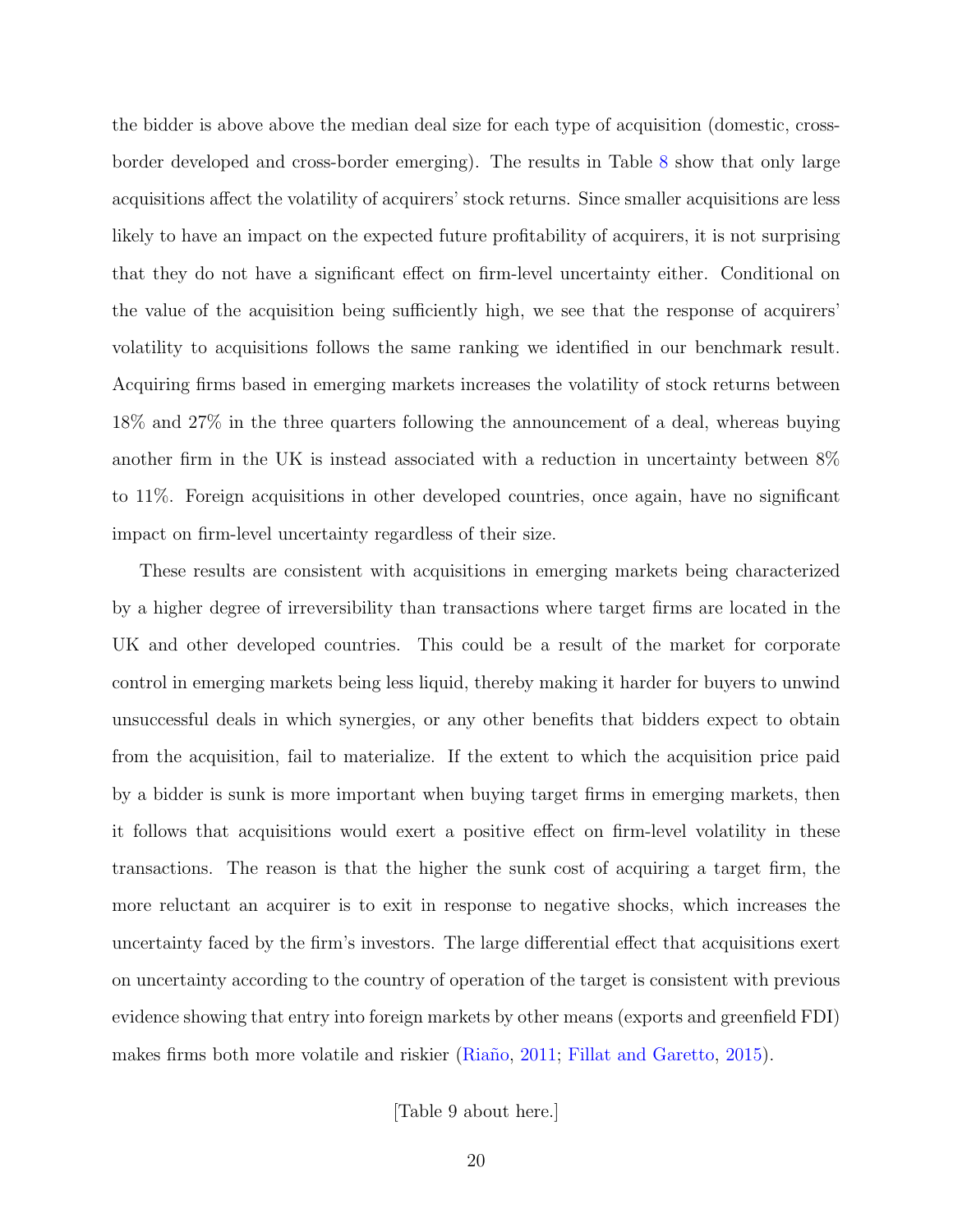In our last cut of the data we examine how the impact of acquisitions on firm-level uncertainty is shaped by the extent of control achieved by acquisitions; namely, we divide each class of transactions according to whether the acquisition leaves the acquirer with at least more than half of the target's equity (majority) or not (minority). The results reported in Table [9](#page-35-0) show that the degree of control achieved by a takeover is a key factor driving the relationship between acquisitions and firm-level uncertainty. The positive impact that cross-border acquisitions carried out in emerging markets exert on the volatility of stock returns of acquirers is primarily accounted for by minority acquisitions. Our findings suggest that financial markets perceive that partial ownership hampers the ability of acquirers to extend the benefits associated with better institutional and corporate governance practices to targets based in emerging markets, in line with the results of [Chari et al.](#page-25-6) [\(2009\)](#page-25-6). In contrast, the negative effect we have found following domestic acquisitions is only realized when the acquirer achieves majority control of the target. This result suggests that the reduction in uncertainty following the acquisition of a domestic target occurs in situations in which the acquirer can exert greater control in shaping the process of integration with the target.

## <span id="page-22-0"></span>6 Conclusion

This paper provides the first evaluation of the causal effect of domestic and cross-border acquisitions on the uncertainty faced by acquiring firms using data from publicly-listed firms in the UK over the period 2004-2017. We utilize a matching estimator combined with differences-in-differences to address the endogenous selection of firms into acquisitions and investigate the channels through which acquisitions shape the volatility of stock returns of acquirers.

We find that the geographic scope of acquisitions gives rise to a pecking order in terms of their impact on the volatility of acquirers. More precisely, we find that the volatility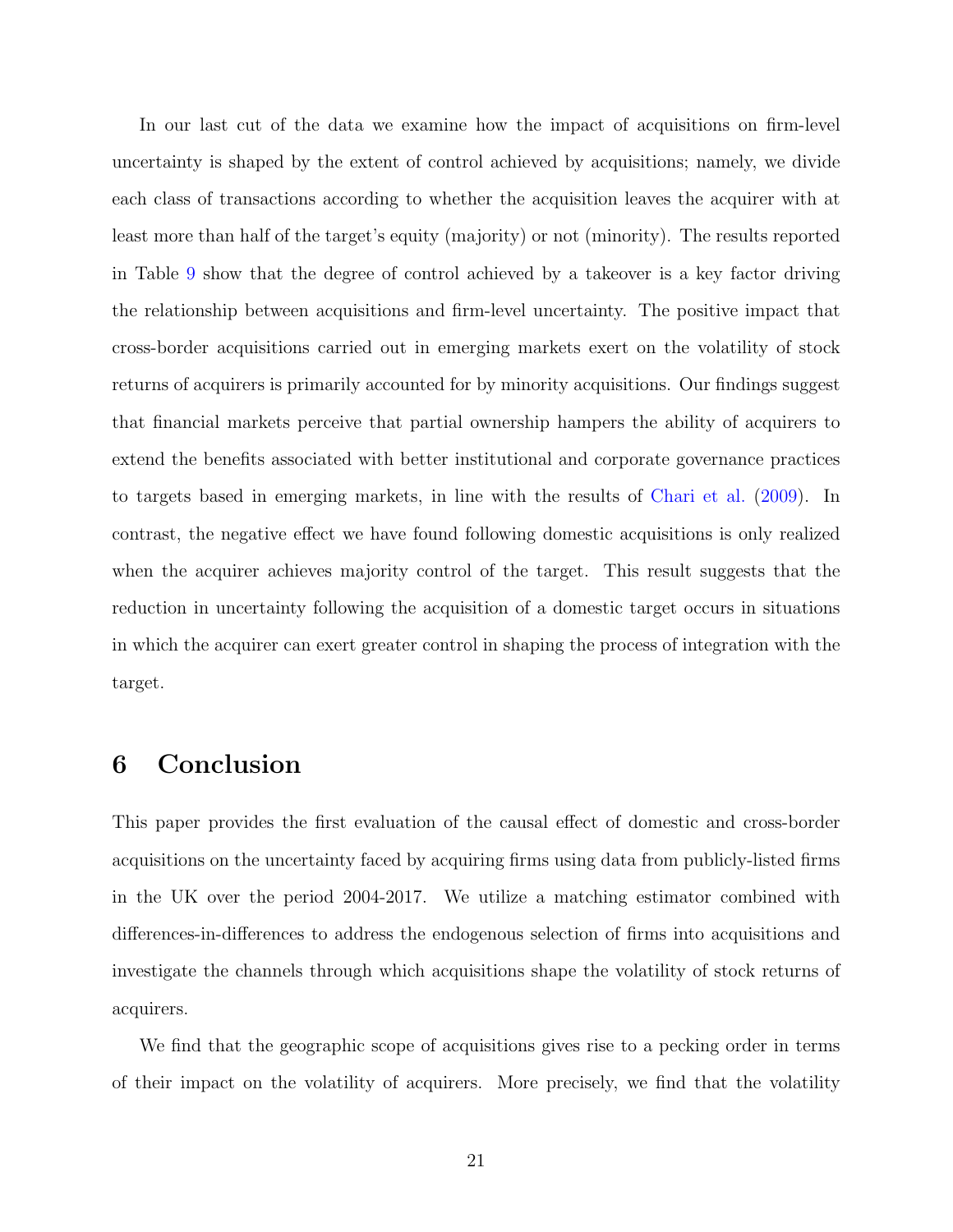of stock returns of acquirers falls after the completion of domestic acquisitions; it is not affected by cross-border takeovers involving firms located in other developed markets and increases substantially when target firms are based in emerging markets. Crucially, we find that acquisitions exert a large and long-lasting effect on the level of uncertainty faced by acquirers is not only large but also long-lasting. This result stands in sharp contrast to the mostly insignificant and short-lived impact on the level of abnormal stock returns documented in the extensive body of work that investigates whether acquisitions create or destroy value.

Our results suggest that acquisitions affect uncertainty because they change firms' exposure to shocks—as they operate in new markets or new industries—and also because they are large and risky investments whose returns take time to materialize. Our finding that cross-border acquisitions of targets in emerging markets produce a large and positive impact on the volatility of acquirers is consistent with these investments being characterized by a higher degree of irreversibility than deals involving firms at home or in developed markets. We do not find evidence that international or industrial diversification reduces the volatility of acquirers. We also find that the extent of control achieved through an acquisition is a key determinant of the impact that takeovers have on uncertainty. The positive effect we find in emerging market acquisitions is strongly driven by minority-control deals while the negative effect of domestic deals is accounted for by majority transactions.

## References

- <span id="page-23-1"></span>ADRIAN, T. AND J. ROSENBERG (2008): "Stock Returns and Volatility: Pricing the Short-Run and Long-Run Components of Market Risk," The Journal of Finance, 63, 2997–3030.
- <span id="page-23-2"></span>Alquist, R., N. Berman, R. Mukherjee, and L. L. Tesar (2019): "Financial constraints, institutions, and foreign ownership," Journal of International Economics, 118, 63–83.
- <span id="page-23-0"></span>Andersen, T. G., T. Bollerslev, F. X. Diebold, and H. Ebens (2001): "The distribution of realized stock return volatility," Journal of Financial Economics, 61, 43– 76.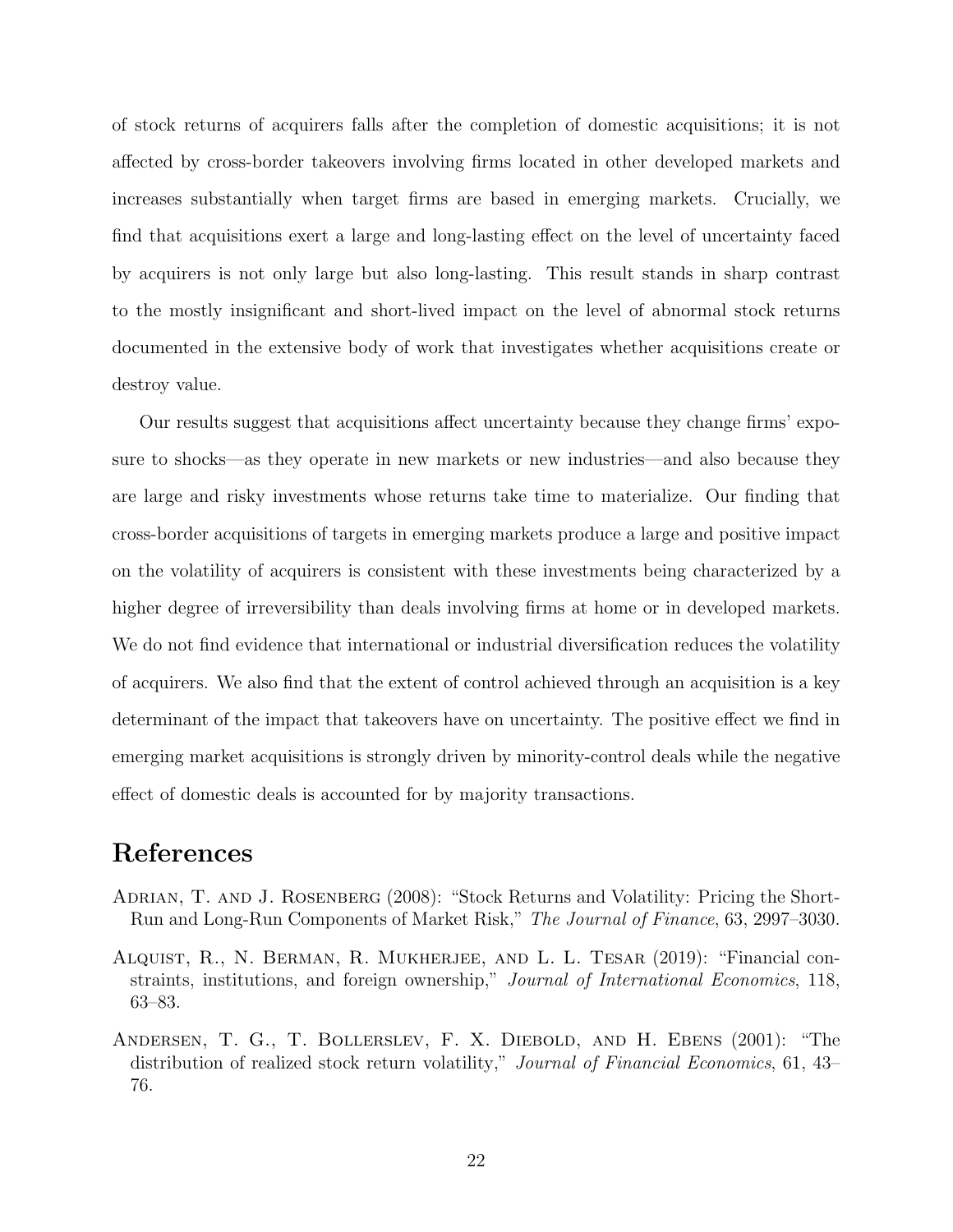- <span id="page-24-0"></span>ANDRADE, G., M. MITCHELL, AND E. STAFFORD (2001): "New Evidence and Perspectives on Mergers," Journal of Economic Perspectives, 15, 103–120.
- <span id="page-24-9"></span>ANTRAS, P., M. DESAI, AND C. F. FOLEY (2009): "Multinational Firms, FDI Flows and Imperfect Capital Markets," Quarterly Journal of Economics, 124, 1171–1219.
- <span id="page-24-12"></span>ANTRAS, P. AND S. R. YEAPLE (2014): "Multinational Firms and the Structure of International Trade," in Handbook of International Economics, ed. by G. Gopinath, E. Helpman, and K. Rogoff, Elsevier, vol. 4, 55–130.
- <span id="page-24-6"></span>Arellano, C., Y. Bai, and P. J. Kehoe (2019): "Financial Frictions and Fluctuations in Volatility," Journal of Political Economy, 127, 2049–2103.
- <span id="page-24-8"></span>Arnold, J. M. and B. S. Javorcik (2009): "Gifted kids or pushy parents? Foreign direct investment and plant productivity in Indonesia," Journal of International Economics, 79, 42–53.
- <span id="page-24-13"></span>BANG, H. AND J. M. ROBINS (2005): "Doubly robust estimation in missing data and causal inference models," Biometrics, 61, 962–973.
- <span id="page-24-10"></span>BERGER, P. G. AND E. OFEK (1995): "Diversification's effect on firm value," *Journal of* Financial Economics, 37, 39–65.
- <span id="page-24-1"></span>BETTON, S., E. B. ECKBO, AND K. S. THORBURN (2008): "Corporate Takeovers," in Handbook of Empirical Corporate Finance, ed. by E. B. Eckbo, North Holland/Elsevier, vol. 2, 291–429.
- <span id="page-24-5"></span>BLOOM, N. (2009): "The Impact of Uncertainty Shocks," *Econometrica*, 77, 623–685.
- <span id="page-24-14"></span> $-(2014)$ : "Fluctuations in Uncertainty," *Journal of Economic Perspectives*, 28, 153–76.
- <span id="page-24-2"></span>BLOOM, N., S. BOND, AND J. VAN REENEN (2007): "Uncertainty and Investment Dynamics," Review of Economic Studies, 74, 391–415.
- <span id="page-24-7"></span>Bloom, N., P. Bunn, S. Chen, P. Mizen, P. Smietanka, G. Thwaites, and G. Young (2019): "Brexit and uncertainty: insights from the Decision Maker Panel," Bank of England Staff Working Paper No. 780.
- <span id="page-24-3"></span>Bloom, N., M. Floetotto, N. Jaimovich, I. Saporta-Eksten, and S. J. Terry (2018): "Really Uncertain Business Cycles," Econometrica, 86, 1031–1065.
- <span id="page-24-11"></span>Bris, A. and C. Cabolis (2008): "The Value of Investor Protection: Firm Evidence from Cross-Border Mergers," Review of Financial Studies, 21, 605–648.
- <span id="page-24-4"></span>BRUNER, R. F. (2005): *Deals from Hell: M&A Lessons that Rise Above the Ashes*, Hoboken, NJ: John Wiley & Sons.
- <span id="page-24-15"></span>Caliendo, M. and S. Kopeinig (2008): "Some Practical Guidance for the Implementation of Propensity Score Matching," Journal of Economic Surveys, 22, 31–72.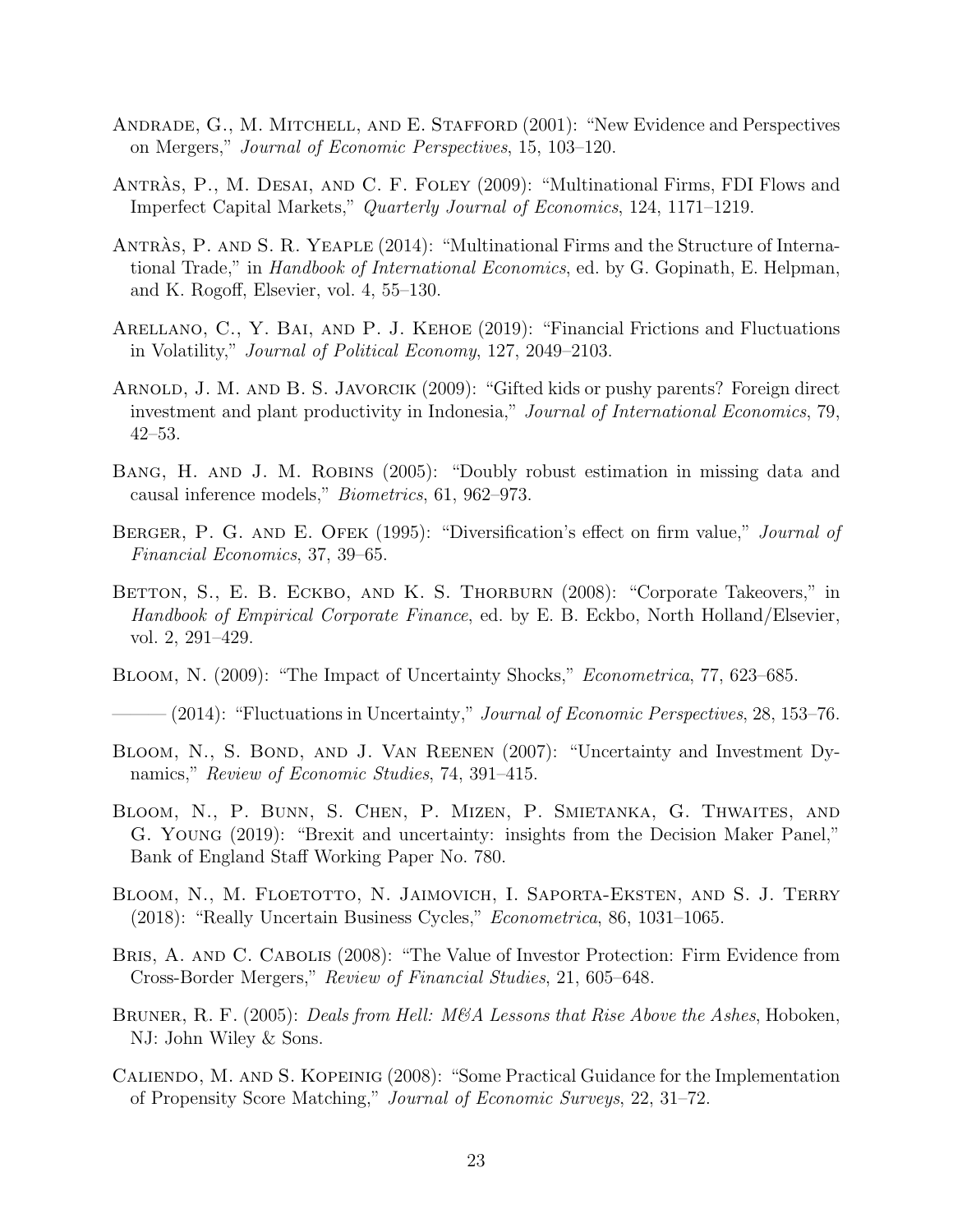- <span id="page-25-10"></span>Caves, R. E. (1996): Multinational Enterprise and Economic Analysis, New York, NY: Cambridge University Press, 2nd ed.
- <span id="page-25-6"></span>Chari, A., P. P. Ouimet, and L. L. Tesar (2009): "The Value of Control in Emerging Markets," Review of Financial Studies, 23, 1741–1770.
- <span id="page-25-3"></span>CHILD, J., D. FAULKNER, AND R. PITKETHLY (2001): The Management of International Acquisitions, Oxford, UK: Oxford University Press.
- <span id="page-25-12"></span>Denis, D. J., D. K. Denis, and A. Sarin (1997): "Agency Problems, Equity Ownership, and Corporate Diversification," The Journal of Finance, 52, 135–160.
- <span id="page-25-4"></span>DENIS, D. J., D. K. DENIS, AND K. YOST (2002): "Global Diversification, Industrial Diversification, and Firm Value," The Journal of Finance, 57, 1951–1979.
- <span id="page-25-5"></span>Doukas, J. and N. G. Travlos (1988): "The Effect of Corporate Multinationalism on Shareholders' Wealth: Evidence from International Acquisitions," The Journal of Finance, 43, 1161–1175.
- <span id="page-25-0"></span>DUFFEE, G. R. (1995): "Stock returns and volatility: A firm-level analysis," *Journal of* Financial Economics, 37, 399–420.
- <span id="page-25-13"></span>FILLAT, J. L. AND S. GARETTO (2015): "Risk, Returns, and Multinational Production," Quarterly Journal of Economics, 130, 2027–2073.
- <span id="page-25-11"></span>FILLAT, J. L., S. GARETTO, AND L. OLDENSKI (2015): "Diversification, cost structure, and the risk premium of multinational corporations," Journal of International Economics, 96, 37–54.
- <span id="page-25-2"></span>FROOT, K. A., D. S. SCHARFSTEIN, AND J. C. STEIN (1993): "Risk Management: Coordinating Corporate Investment and Financing Policies," The Journal of Finance, 48, 1629–1658.
- <span id="page-25-14"></span>FULLER, K., J. NETTER, AND M. STEGEMOLLER (2002): "What Do Returns to Acquiring Firms Tell Us? Evidence from Firms That Make Many Acquisitions," The Journal of Finance, 57, 1763–1793.
- <span id="page-25-9"></span>GIRMA, S. AND H. GÖRG  $(2007)$ : "Evaluating the foreign ownership wage premium using a difference-in-differences matching approach," Journal of International Economics, 72, 97–112.
- <span id="page-25-8"></span>GIRMA, S., S. P. LANCHEROS, AND A. RIANO (2016): "Global Engagement and Returns Volatility," Oxford Bulletin of Economics and Statistics, 78, 814–833.
- <span id="page-25-7"></span>GREGORY, A. AND S. MCCORRISTON (2005): "Foreign acquisitions by UK limited companies: short- and long-run performance," Journal of Empirical Finance, 12, 99–125.
- <span id="page-25-1"></span>GRULLON, G., E. LYANDRES, AND A. ZHADANOV (2012): "Real Options, Volatility, and Stock Returns," The Journal of Finance, 67, 1499–1537.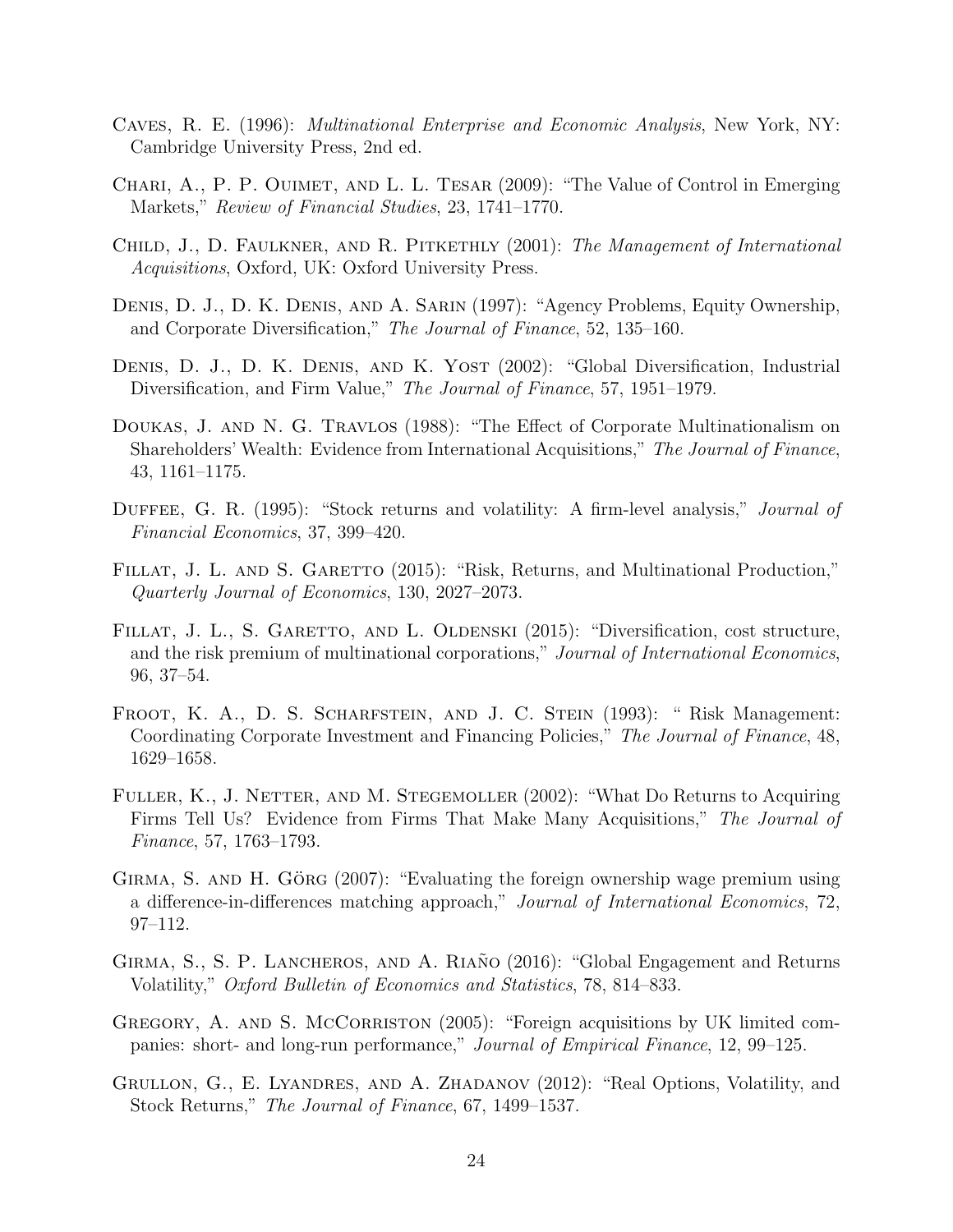- <span id="page-26-5"></span>Guadalupe, M., O. Kuzmina, and C. Thomas (2012): "Innovation and Foreign Ownership," American Economic Review, 102, 3594–3627.
- <span id="page-26-10"></span>HACKBARTH, D. AND E. MORELLEC (2008): "Stock Returns in Mergers and Acquisitions," The Journal of Finance, 63, 1213–1252.
- <span id="page-26-2"></span>HASPELAGH, P. AND D. JEMISON (1991): Managing Acquisitions: Creating Value through Corporate Renewal, New York, NY: Free Press.
- <span id="page-26-15"></span>HERGER, N. AND S. MCCORRISTON (2016): "Horizontal, Vertical, and Conglomerate Cross-Border Acquisitions," IMF Economic Review, 64, 319–353.
- <span id="page-26-0"></span>JARRELL, G. A., J. A. BRICKLEY, AND J. M. NETTER (1988): "The market for corporate control: The empirical evidence since 1980," Journal of Economic Perspectives, 2, 49–68.
- <span id="page-26-14"></span>Jensen, M. and R. Ruback (1983): "The market for corporate control: The scientific evidence," Journal of Financial Economics, 11, 5–50.
- <span id="page-26-12"></span>Jovanovic, B. and P. L. Rousseau (2002): "The Q-Theory of Mergers," American Economic Review, 92, 198–204.
- <span id="page-26-11"></span>Karolyi, G. A., R. C. Liao, and G. Loureiro (2016): "The Decreasing Returns of Serial Acquirers around the World," Cornell University Working Paper.
- <span id="page-26-4"></span>Kurz, C. and M. Z. Senses (2016): "Importing, exporting, and firm-level employment volatility," Journal of International Economics, 98, 160–175.
- <span id="page-26-7"></span>LANG, L. H. P. AND R. M. STULZ (1994): "Tobin's q, Corporate Diversification, and Firm Performance," Journal of Political Economy, 102, 1248–1280.
- <span id="page-26-1"></span>LEAHY, J. AND T. WHITED (1996): "The Effect of Uncertainty on Investment: Some Stylized Facts," Journal of Money, Credit and Banking, 28, 64–83.
- <span id="page-26-6"></span>MANTECON, T. (2009): "Mitigating risks in cross-border acquisitions," *Journal of Banking* & Finance, 33, 640–651.
- <span id="page-26-3"></span>Moeller, S. B. and F. P. Schlingemann (2005): "Global diversification and bidder gains: A comparison between cross-border and domestic acquisitions," Journal of Banking & Finance, 29, 533–564.
- <span id="page-26-13"></span>Moeller, S. B., F. P. Schlingemann, and R. M. Stulz (2004): "Firm size and the gains from acquisitions," Journal of Financial Economics, 73, 201–228.
- <span id="page-26-8"></span>Morck, R., A. Shleifer, and R. Vishny (1990): "Do Managerial Objectives Drive Bad Acquisitions?" The Journal of Finance, 45, 31–48.
- <span id="page-26-9"></span>MORELLEC, E. AND A. ZHDANOV  $(2005)$ : "The dynamics of mergers and acquisitions," Journal of Financial Economics, 77, 649–672.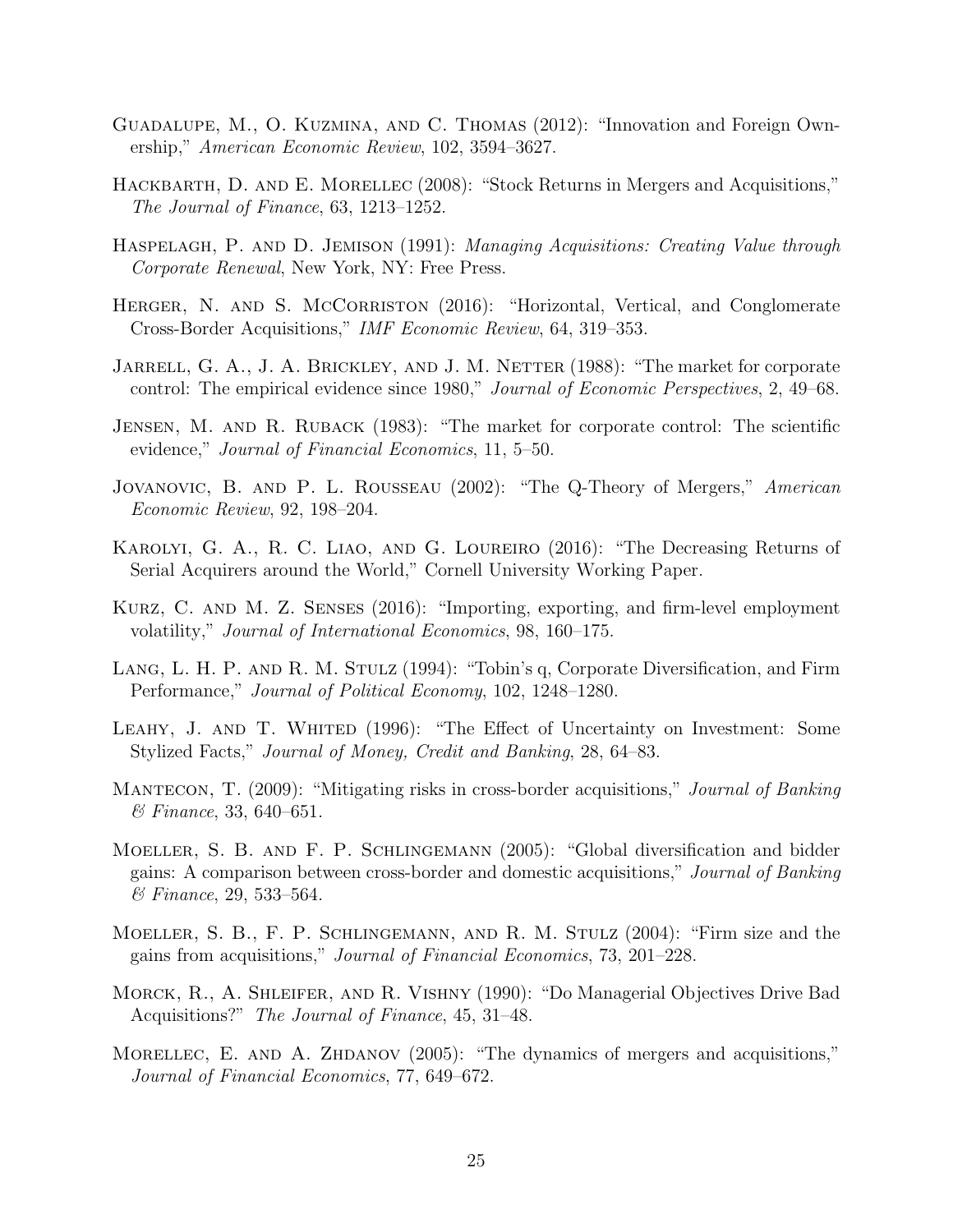- <span id="page-27-8"></span>Rhodes-Kropf, M. and S. Viswanathan (2004): "Market Valuation and Merger Waves," The Journal of Finance, 59, 2685–2718.
- <span id="page-27-1"></span>RIANO, A. (2011): "Exports, Investment and Firm-level Sales Volatility," Review of World Economics (Weltwirtschaftliches Archiv), 147, 643–663.
- <span id="page-27-6"></span>Rowland, P. F. and L. L. Tesar (2004): "Multinationals and the Gains from International Diversification," Review of Economic Dynamics, 7, 789–826.
- <span id="page-27-0"></span>Schwert, G. W. (1989): "Why Does Stock Market Volatility Change over Time?" The Journal of Finance, 44, 1115–1153.
- <span id="page-27-7"></span>SHLEIFER, A. AND R. W. VISHNY (2003): "Stock market driven acquisitions," *Journal of* Financial Economics, 70, 295–311.
- <span id="page-27-5"></span>STIEBALE, J. (2016): "Cross-border M&As and innovative activity of acquiring and target firms," Journal of International Economics, 99, 1–15.
- <span id="page-27-4"></span>STIEBALE, J. AND M. TRAX (2011): "The effects of cross-border M&As on the acquirers' domestic performance: firm-level evidence," *Canadian Journal of Economics*, 44, 957–990.
- <span id="page-27-2"></span>VANNOORENBERGHE, G. (2012): "Firm-level volatility and exports," *Journal of Interna*tional Economics, 86, 57–67.
- <span id="page-27-3"></span>WANG, J. AND X. WANG (2015): "Benefits of foreign ownership: Evidence from foreign direct investment in China," *Journal of International Economics*, 97, 325–338.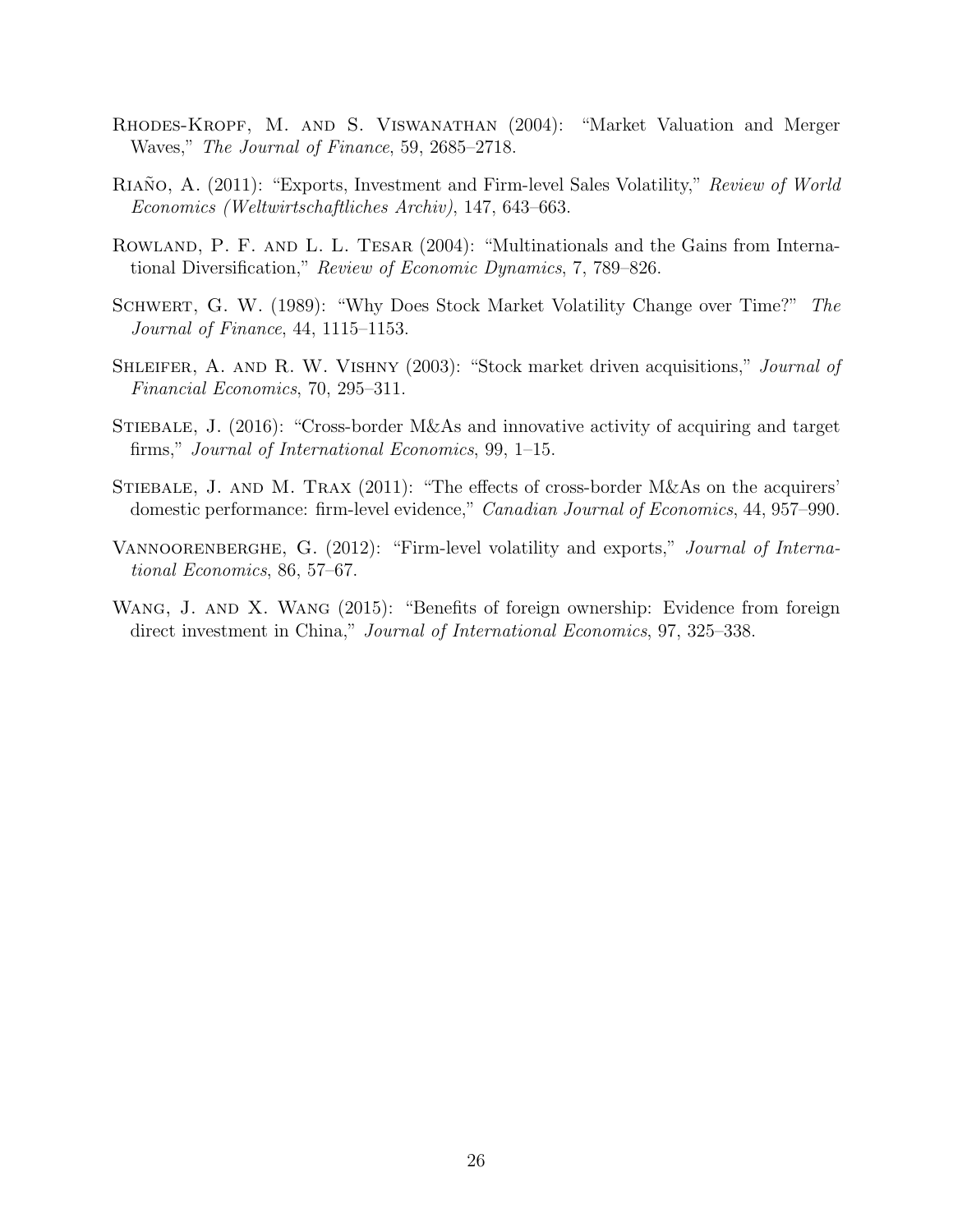<span id="page-28-0"></span>

|                                        | Domestic | Cross-Border       |       |
|----------------------------------------|----------|--------------------|-------|
|                                        |          | Developed Emerging |       |
| Number of deals                        | 1,166    | 672                | 247   |
| Median transaction size $(\text{$M$})$ | 13.00    | 33.50              | 22.00 |
| Majority $(\%)$                        | 81.30    | 85.27              | 71.66 |
| Diversifying acquisition $(\%)$        | 50.00    | 50.30              | 39.28 |

Table 1: Deal Characteristics—by Target Country

Domestic acquisitions are those in which the target firm is based in the UK; developed cross-border deals are those in which the target firm is located in an OECD country. Transaction size is denominated in millions of US dollars. Majority indicates the percentage of deals in which the acquiring firm holds 50% or more of the target firm's equity following the acquisition and did not previously have control. Diversifying acquisitions are those in which the target firm's three-digit SIC industry code is different from that of the acquiring firm.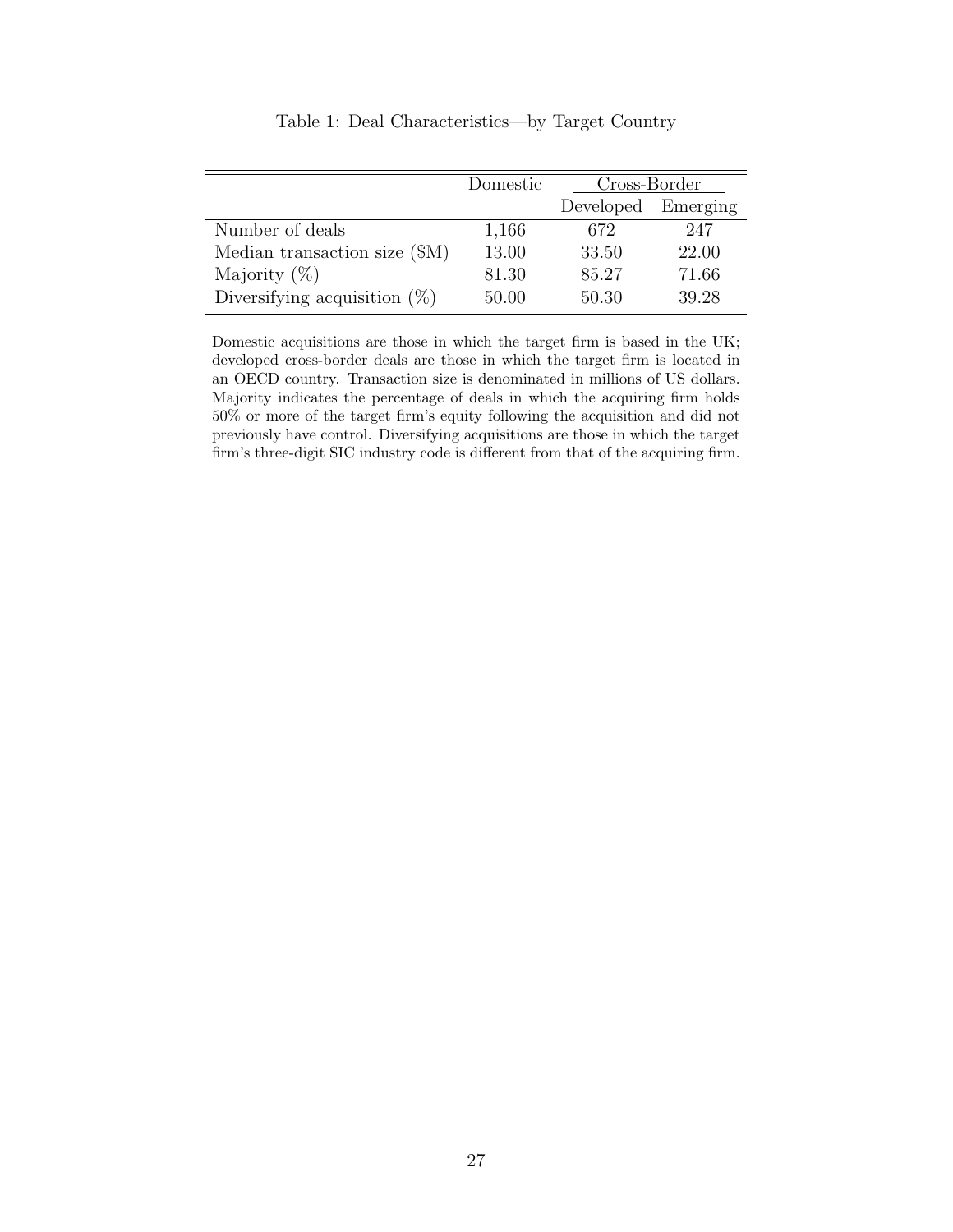<span id="page-29-0"></span>

|                      | Obs.                      | Mean    | Std Dev                       | Min      | Max   |
|----------------------|---------------------------|---------|-------------------------------|----------|-------|
|                      | Non-Acquirers             |         |                               |          |       |
| (log) volatility     | 34,937                    | $-1.36$ | 0.76                          | $-6.44$  | 2.94  |
| Industry volatility  | 35,457                    | 0.33    | 0.13                          | 0.00     | 2.26  |
| Stock returns        | 34,315                    | $-0.01$ | 0.28                          | $-5.16$  | 3.16  |
| (log) Market value   | 35,201                    | 4.12    | 2.50                          | $-4.61$  | 11.91 |
| Market-to-Book ratio | 34,983                    | 2.72    | 4.81                          | $-13.91$ | 34.05 |
| Cash flow per share  | 33,220                    | 0.25    | 0.82                          | $-2.76$  | 4.93  |
|                      |                           |         |                               |          |       |
|                      | <b>Domestic Acquirers</b> |         |                               |          |       |
| (log) volatility     | 6,769                     | $-1.38$ | 0.76                          | $-5.48$  | 1.50  |
| Industry volatility  | 6,847                     | 0.32    | 0.15                          | 0.00     | 2.20  |
| Stock returns        | 6,610                     | $-0.02$ | 0.28                          | $-4.09$  | 2.21  |
| (log) Market value   | 6,785                     | 4.17    | 2.29                          | $-2.53$  | 9.40  |
| Market-to-Book ratio | 6,739                     | 3.13    | 6.53                          | $-13.91$ | 34.05 |
| Cash flow per share  | 6,348                     | 0.22    | 0.75                          | $-2.76$  | 4.93  |
|                      |                           |         |                               |          |       |
|                      |                           |         | <b>Cross-Border Acquirers</b> |          |       |
| (log) volatility     | 11,515                    | $-1.31$ | 0.68                          | $-5.16$  | 2.01  |
| Industry volatility  | 11,581                    | 0.35    | 0.18                          | 0.00     | 3.89  |
| Stock returns        | 11,254                    | $-0.01$ | 0.29                          | $-3.70$  | 3.50  |
| (log) Market value   | 11,508                    | 5.03    | 2.58                          | $-3.91$  | 11.63 |
| Market-to-Book ratio | 11,487                    | 2.74    | 4.94                          | $-13.91$ | 34.05 |
| Cash flow per share  | 10,892                    | 0.28    | 0.83                          | $-2.76$  | 4.93  |

Table 2: Summary Statistics—by Acquiring Firm Status

Non-acquirers are firms that never engage in any acquisition throughout our period of study; domestic acquirers are firms that acquire at least one firm in the UK but never acquire a firm abroad; cross-border acquirers are firms that have, at least once, acquired another firm abroad. Volatility is measured as the standard deviation of daily stock returns in a given quarter. Industry volatility is the value-weighted average of firm-level volatility within a given 3-digit Standard Industry Classification (SIC) industry. Market value is the sum of a firm's share price multiplied by the number of ordinary shares in issue. Market-to-Book value is the ratio of the market value of a firm's equity divided by its book value (the value of the firm's capital stock in its balance sheet). Earnings per share is defined as cash flow (funds from operations) per share outstanding.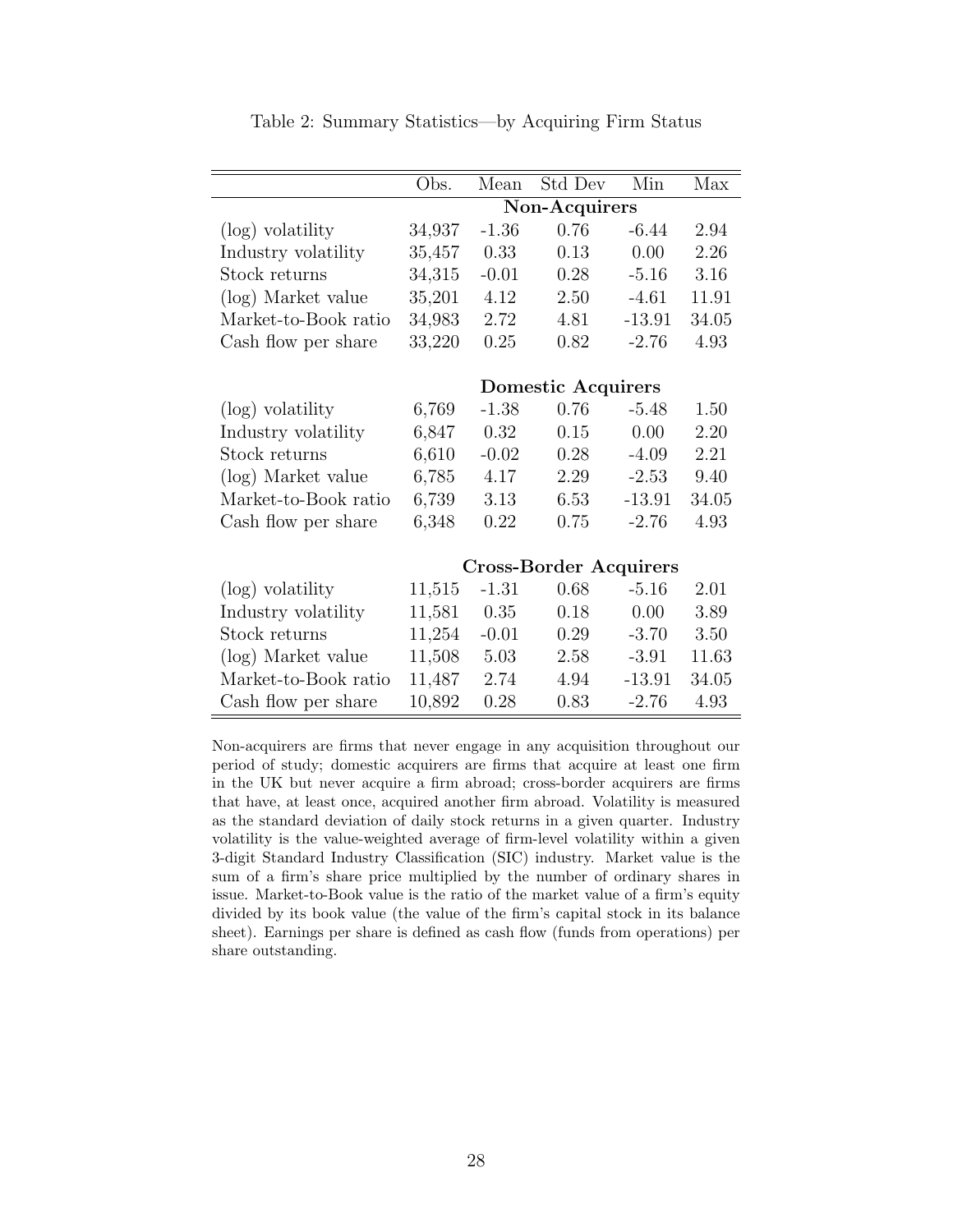<span id="page-30-0"></span>

|                                | Type of Acquisition |                   |  |
|--------------------------------|---------------------|-------------------|--|
|                                | Cross-Border        | Domestic          |  |
|                                | (1)                 | $\left( 2\right)$ |  |
| Past cross-border acquisitions | $0.1098***$         | $0.0486***$       |  |
|                                | (0.010)             | (0.009)           |  |
| Past domestic acquisitions     | $0.0410***$         | $0.1427***$       |  |
|                                | (0.007)             | (0.011)           |  |
| Market value                   | $0.0047***$         | $0.0009$ ***      |  |
|                                | (0.000)             | (0.000)           |  |
| Market-to-Book value           | $-0.0002*$          | $-0.0001$         |  |
|                                | (0.000)             | (0.000)           |  |
| Earnings-per-share             | $-0.0009$           | $-0.0018*$        |  |
|                                | (0.001)             | (0.001)           |  |
| Volatility                     | 0.0018              | $-0.0055***$      |  |
|                                | (0.001)             | (0.001)           |  |
| Industry volatility            | $-0.0003$           | $-0.0083***$      |  |
|                                | (0.002)             | (0.002)           |  |
| Stock returns                  | 0.0012              | 0.0044            |  |
|                                | (0.003)             | (0.003)           |  |
| Year fixed effects             | Yes                 | Yes               |  |
| Quarter fixed effects          | Yes                 | Yes               |  |
| Observations                   |                     | 46,021            |  |
| Time period                    | 2004q1-2017q3       |                   |  |

#### Table 3: Determinants of Acquisitions

Entries on the table are marginal effects evaluated at the mean obtained from estimating a multinomial logit model with three outcomes: no acquisition, domestic and cross-border acquisition. All covariates are lagged by 4 quarters. Standard errors in parenthesis. \*\*\*, significant at the 1% level; \*\*, significant at the 5% level; \*, significant at the 10% level.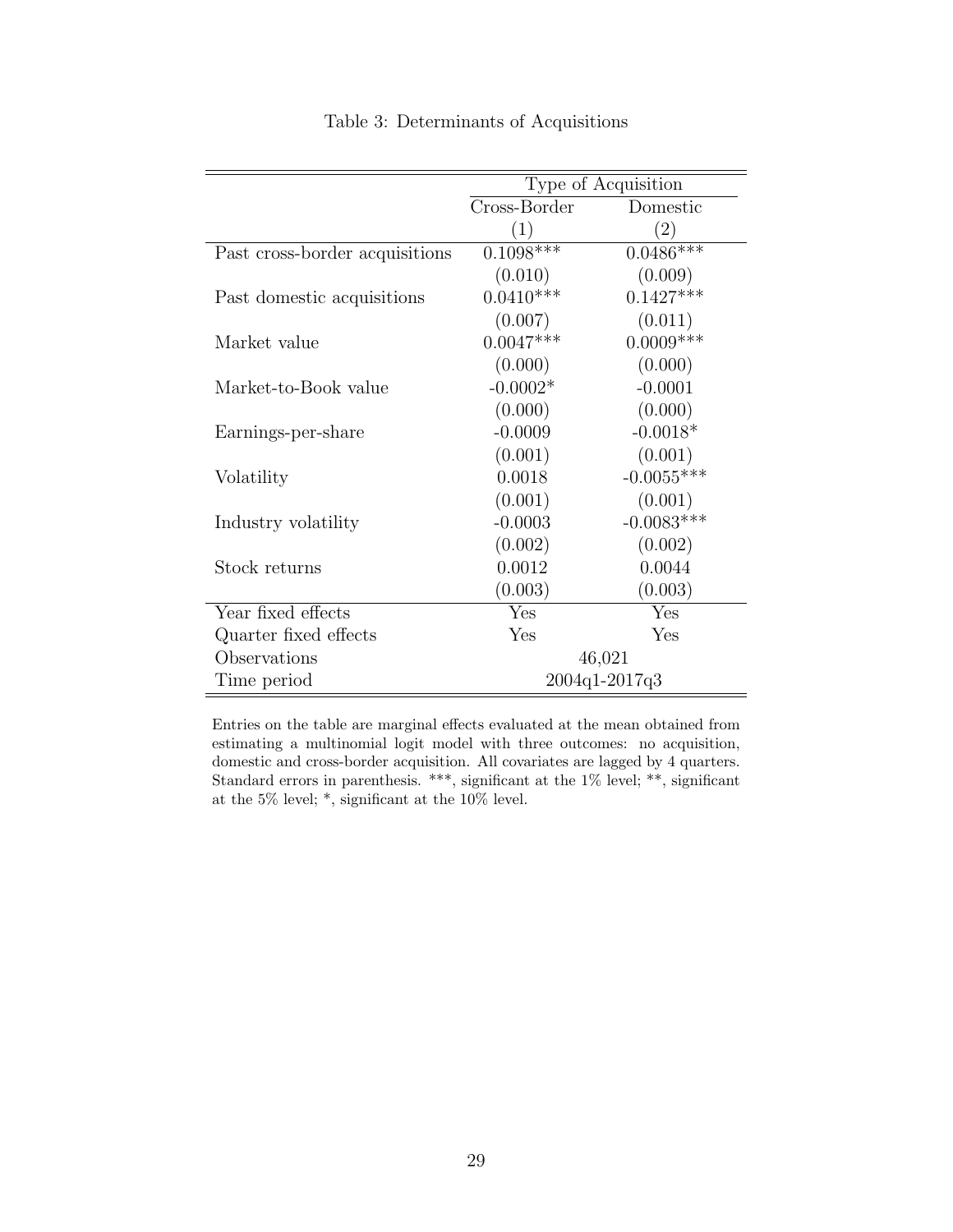<span id="page-31-0"></span>

|                                |                             | Cross-Border Acquisitions |                                                                          | Domestic Acquisitions |                |
|--------------------------------|-----------------------------|---------------------------|--------------------------------------------------------------------------|-----------------------|----------------|
|                                |                             | Standardized              | Variance                                                                 | Standardized          | Variance       |
|                                |                             | Differences               | Ratio                                                                    | Differences           | Ratio          |
| Past cross-border acquisitions | $\mathop{\rm Raw}\nolimits$ | 0.640                     | 12.112                                                                   | 0.234                 | 3.973          |
|                                | Weighted                    | 0.009                     | 1.067                                                                    | $-0.014$              | 0.901          |
| acquisitions<br>Past domestic  | $\operatorname{Raw}$        | 0.266                     |                                                                          | 0.560                 | 8.880          |
|                                | Weighted                    | $-0.002$                  | $\begin{array}{c} 4.016 \\ 0.990 \\ 1.019 \end{array}$                   | $-0.003$              | 0.982          |
| Market value                   | Raw                         | $0.857$                   |                                                                          | 0.257                 | $0.850\,$      |
|                                | Weighted                    | $-0.058$                  |                                                                          |                       | 0.888          |
| Market-to-Book ratio           | Raw                         | 0.042                     |                                                                          | 0.032<br>0.012        |                |
|                                | Weighted                    |                           | $\begin{array}{c} 1.236 \\ 0.771 \\ 0.945 \\ 1.188 \\ 0.920 \end{array}$ | $-0.005$              | 1.172<br>1.303 |
| share<br>Cash flow per         |                             | $-0.028$<br>0.332         |                                                                          | $0.081\,$             | 0.690          |
|                                | Raw<br>Weighted             | $-0.009$                  |                                                                          | $-0.001$              | 0.687          |
| Mean stock returns             |                             | 0.124                     | 0.477                                                                    | 0.141                 | 0.658          |
|                                | Raw<br>Weighted             | 0.021                     | 0.869                                                                    | $-0.087$              | 0.992          |
| k returns<br>Volatility stock  | Raw                         | $-0.187$                  | 0.653                                                                    | 0.304                 | 0.998          |
|                                | $Nei$ ghte $\rm \dot{o}$    | 171                       | 1.241                                                                    | 0.064                 | 1.096          |
| Industry volatility            | Raw                         | 0.153                     | 1.428                                                                    | $-0.267$              | 1.442          |
|                                | Weighted                    | 0.154                     | 1.663                                                                    | 0.094                 | 1.530          |
|                                |                             |                           |                                                                          |                       |                |

Table 4: Balancing Diagnostics Table 4: Balancing Diagnostics The standardized difference for each covariate  $X_k$  is given by  $SD_k = \frac{\overline{X}_{k,1} - \overline{X}_{k,0}}{\sqrt{(s_{k,1}^2 + s_{k,0}^2)/2}}$ , where  $\overline{X}_{k,1}$  and  $\overline{X}_{k,0}$  denote the sample mean of covariate  $X_k$  in the treatment and contro The standardized difference for each covariate  $X_k$  is given by  $SD_k = \frac{X_{k,1}-X_{k,0}}{\sqrt{(s_{k,1}^2+s_{k,0}^2)/2}}$ , where  $\overline{X}_{k,1}$  and  $\overline{X}_{k,0}$  denote the sample mean of covariate  $X_k$  in the treatment and control groups respectively and  $s_{k,1}^2$  and  $s_{k,0}^2$  are the sample variances of covariate  $X_k$  in the treatment and control groups respectively. The variance ratio is defined as  $VR = s_{k,1}^2/s_{k,0}^2$ .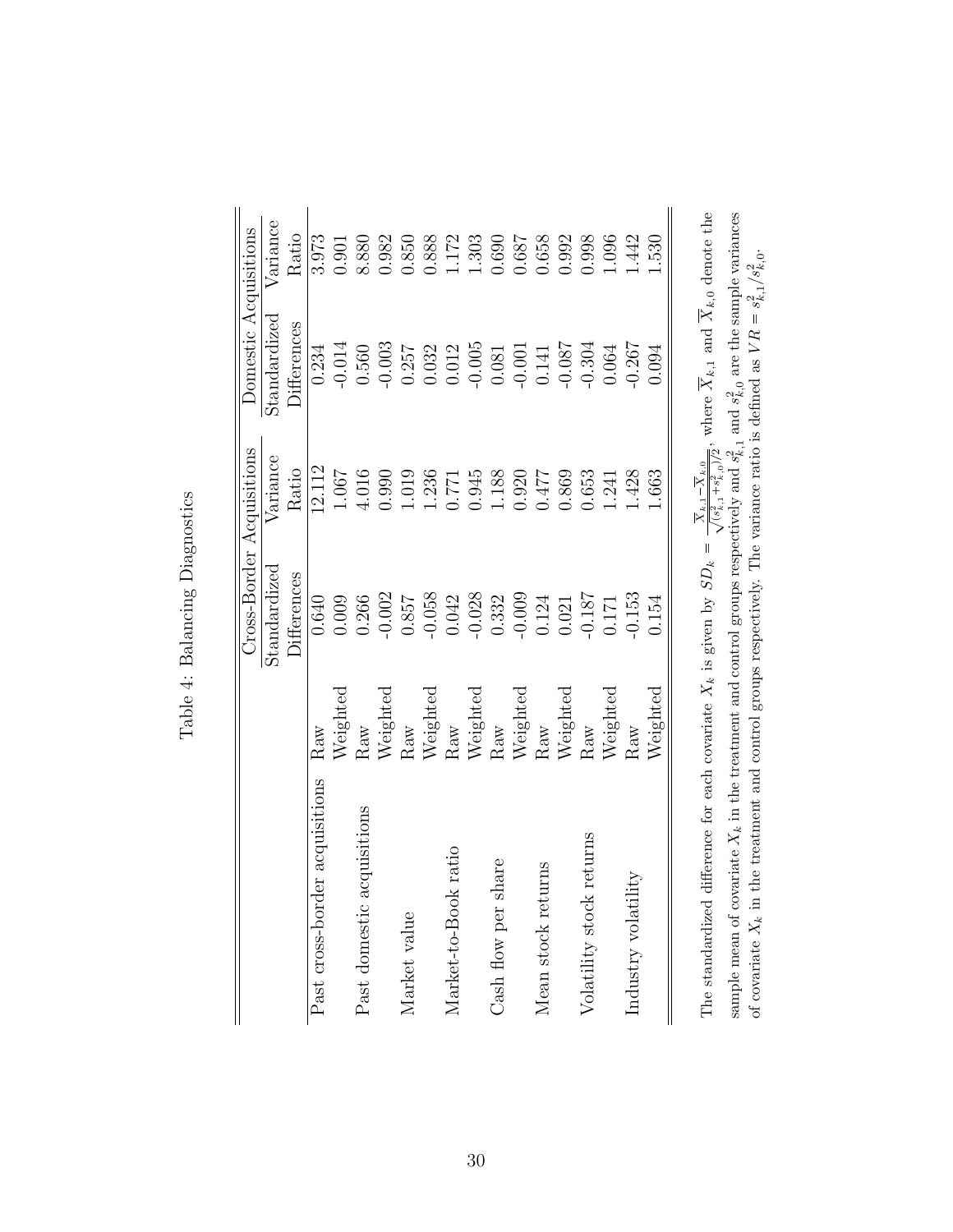| Outcome:                | Quarter:                    | Acquisitions                |                                      |              |            |
|-------------------------|-----------------------------|-----------------------------|--------------------------------------|--------------|------------|
| $\ln y_{t+s} - \ln y_t$ |                             | Domestic                    |                                      | Cross-Border |            |
|                         | $\mathcal{S}_{\mathcal{S}}$ | (1)                         |                                      |              | (2)        |
|                         |                             | Estimate                    | Std. error Estimate                  |              | Std. error |
|                         |                             | Panel A: Mean stock returns |                                      |              |            |
|                         | $+1$                        | 0.015                       | (0.010)                              | $0.035**$    | (0.016)    |
|                         | $+2$                        | $0.019**$                   | (0.010)                              | 0.006        | (0.013)    |
|                         | $+3$                        | 0.004                       | (0.011)                              | $-0.018$     | (0.023)    |
|                         |                             |                             |                                      |              |            |
|                         |                             |                             | Panel B: Volatility of stock returns |              |            |
|                         | $+1$                        | $-0.100***$                 | (0.022)                              | 0.030        | (0.029)    |
|                         | $+2$                        | $-0.065***$                 | (0.022)                              | 0.033        | (0.028)    |
|                         | $+3$                        | $-0.080***$                 | (0.026)                              | 0.029        | (0.030)    |

<span id="page-32-0"></span>Table 5: Effect of Acquisitions on Stock Returns and their Volatility

Standard errors in parenthesis \*\*\*, significant at the 1% level; \*\*, significant at the 5% level; \*, significant at the 10% level.

<span id="page-32-1"></span>Table 6: Effect of Acquisitions on the Volatility of Stock Returns by Target Market

| Outcome:                | Quarter: | Acquisitions |              |                  |  |
|-------------------------|----------|--------------|--------------|------------------|--|
| $\ln y_{t+s} - \ln y_t$ |          | Domestic     | Cross-Border |                  |  |
|                         | S        |              | Developed    | Emerging         |  |
|                         |          | (1)          | (2)          | $\left(3\right)$ |  |
| Volatility              | $+1$     | $-0.100$ *** | $-0.009$     | $0.119$ ***      |  |
|                         |          | (0.022)      | (0.036)      | (0.047)          |  |
|                         | $+2$     | $-0.065***$  | $-0.006$     | $0.121***$       |  |
|                         |          | (0.022)      | (0.035)      | (0.048)          |  |
|                         | $+3$     | $-0.080***$  | $-0.010$     | $0.116***$       |  |
|                         |          | (0.026)      | (0.038)      | (0.047)          |  |

Standard errors in parenthesis \*\*\*, significant at the 1% level; \*\*, significant at the 5% level; \*, significant at the 10% level.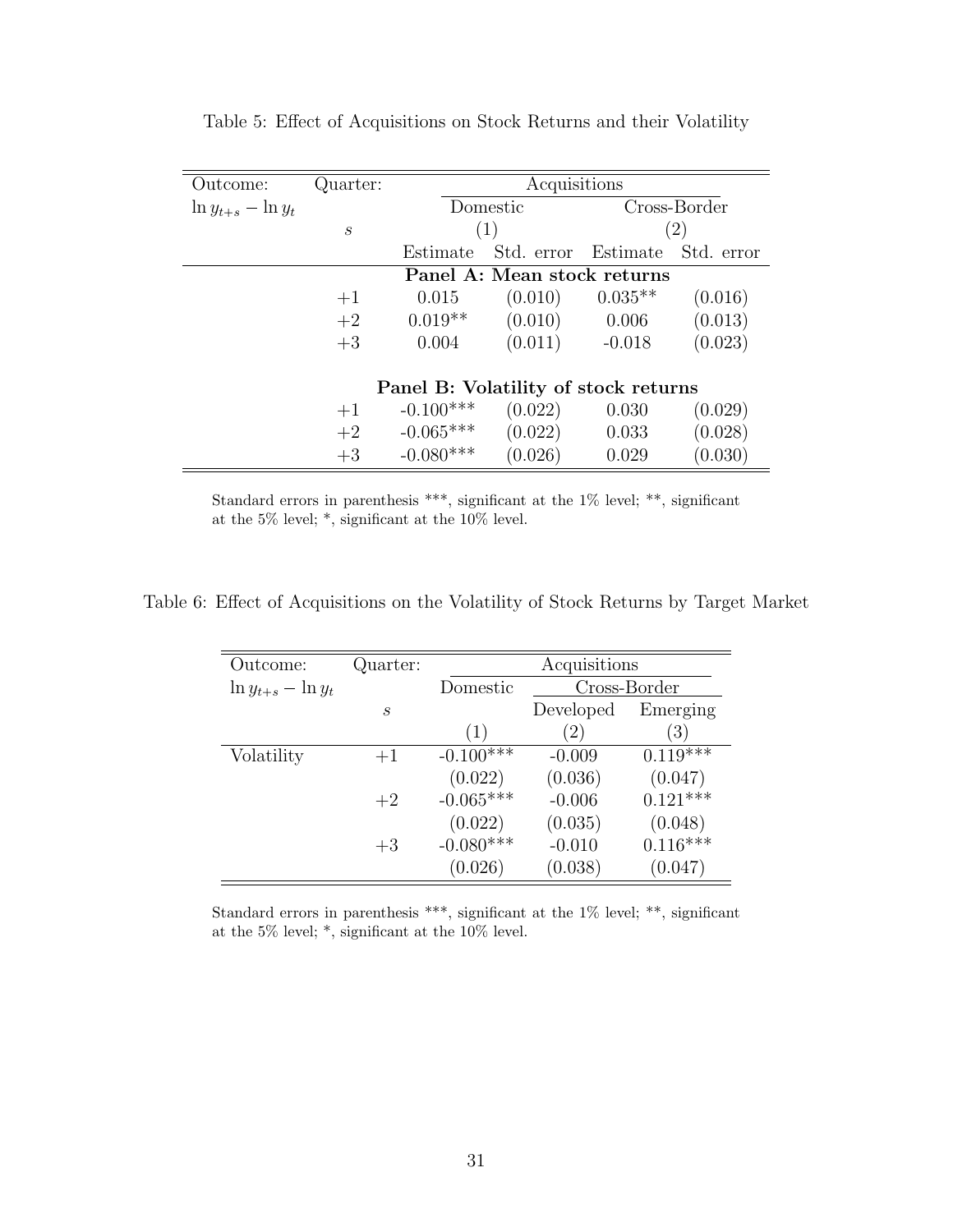| Acquisition  |             | Quarter    |             |
|--------------|-------------|------------|-------------|
|              | $+1$        | $+2$       | $+3$        |
| Domestic     |             |            |             |
| Horizontal   | $-0.126***$ | $-0.060**$ | $-0.114***$ |
|              | (0.032)     | (0.035)    | (0.040)     |
| Diversifying | $-0.074**$  | $-0.069**$ | $-0.045$    |
|              | (0.029)     | (0.031)    | (0.034)     |
| Cross-Border |             |            |             |
| Developed    |             |            |             |
| Horizontal   | $-0.095***$ | $-0.017$   | $-0.001$    |
|              | (0.045)     | (0.038)    | (0.047)     |
| Diversifying | 0.090       | 0.007      | $-0.021$    |
|              | (0.063)     | (0.059)    | (0.059)     |
| Emerging     |             |            |             |
| Horizontal   | $0.139**$   | $0.159**$  | $0.139**$   |
|              | (0.058)     | (0.065)    | (0.062)     |
| Diversifying | 0.093       | 0.070      | 0.085       |
|              | (0.077)     | (0.071)    | (0.072)     |

<span id="page-33-0"></span>Table 7: Effect of Acquisitions on the Volatility of Stock Returns: Horizontal and Diversifying Acquisitions

Entries in the table denote the impact of each acquisition type on the change in the volatility of stock returns of acquiring firms between quarters  $t + s$  and t for  $s = 1, 2, 3$ . Standard errors in parenthesis \*\*\*, significant at the 1% level; \*\*, significant at the 5% level; \*, significant at the 10% level. Horizontal acquisitions are those in which the 3-digit SIC industry of the acquirer and target firms are the same; otherwise acquisitions are classified as diversifying.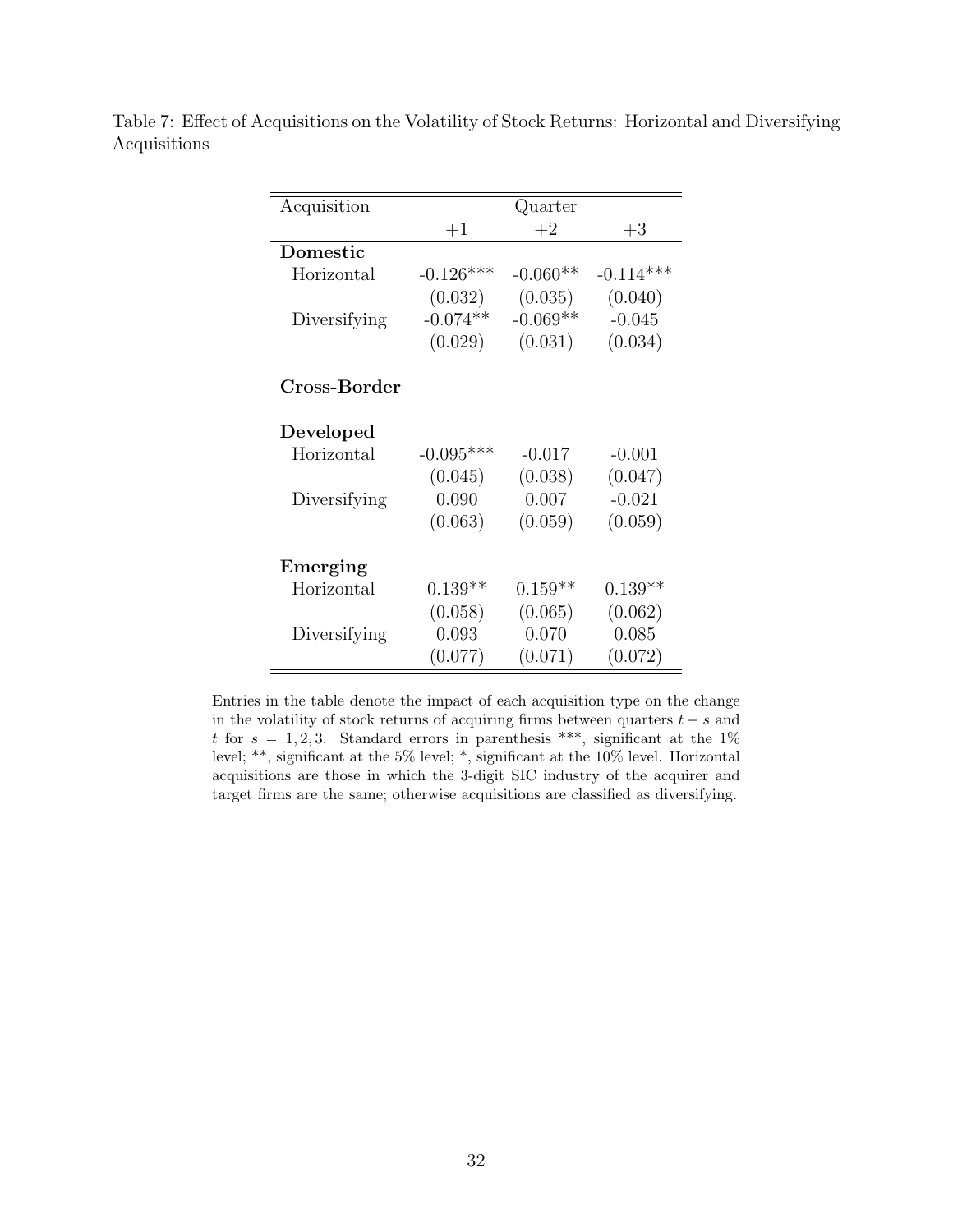| Acquisition  |             | Quarter    |             |
|--------------|-------------|------------|-------------|
| Type         | $+1$        | $+2$       | $+3$        |
| Domestic     |             |            |             |
| Low          | $-0.077***$ | $-0.041$   | $-0.054$    |
|              | (0.030)     | (0.026)    | (0.035)     |
| High         | $-0.116***$ | $-0.081**$ | $-0.097***$ |
|              | (0.030)     | (0.032)    | (0.037)     |
| Cross-Border |             |            |             |
| Developed    |             |            |             |
| Low          | $-0.018$    | $-0.015$   | $-0.054$    |
|              | (0.044)     | (0.036)    | (0.044)     |
| High         | $-0.003$    | $-0.005$   | 0.016       |
|              | (0.050)     | (0.050)    | (0.052)     |
| Emerging     |             |            |             |
| Low          | 0.042       | $-0.056$   | $-0.021$    |
|              | (0.048)     | (0.057)    | (0.060)     |
| High         | $0.169**$   | $0.239***$ | $0.211***$  |
|              | (0.069)     | (0.064)    | (0.065)     |

<span id="page-34-0"></span>Table 8: Effect of Acquisitions on the Volatility of Stock Returns by Deal Size

Entries in the table denote the impact of each acquisition type on the change in the volatility of stock returns between quarters  $t + s$  and t for  $s = 1, 2, 3$ . Standard errors in parenthesis \*\*\*, significant at the 1% level; \*\*, significant at the 5% level; \*, significant at the 10% level. Low size means that the value of the acquisition in a given category is below the median value; high indicates that the value of the transaction is greater than the median in the corresponding category.